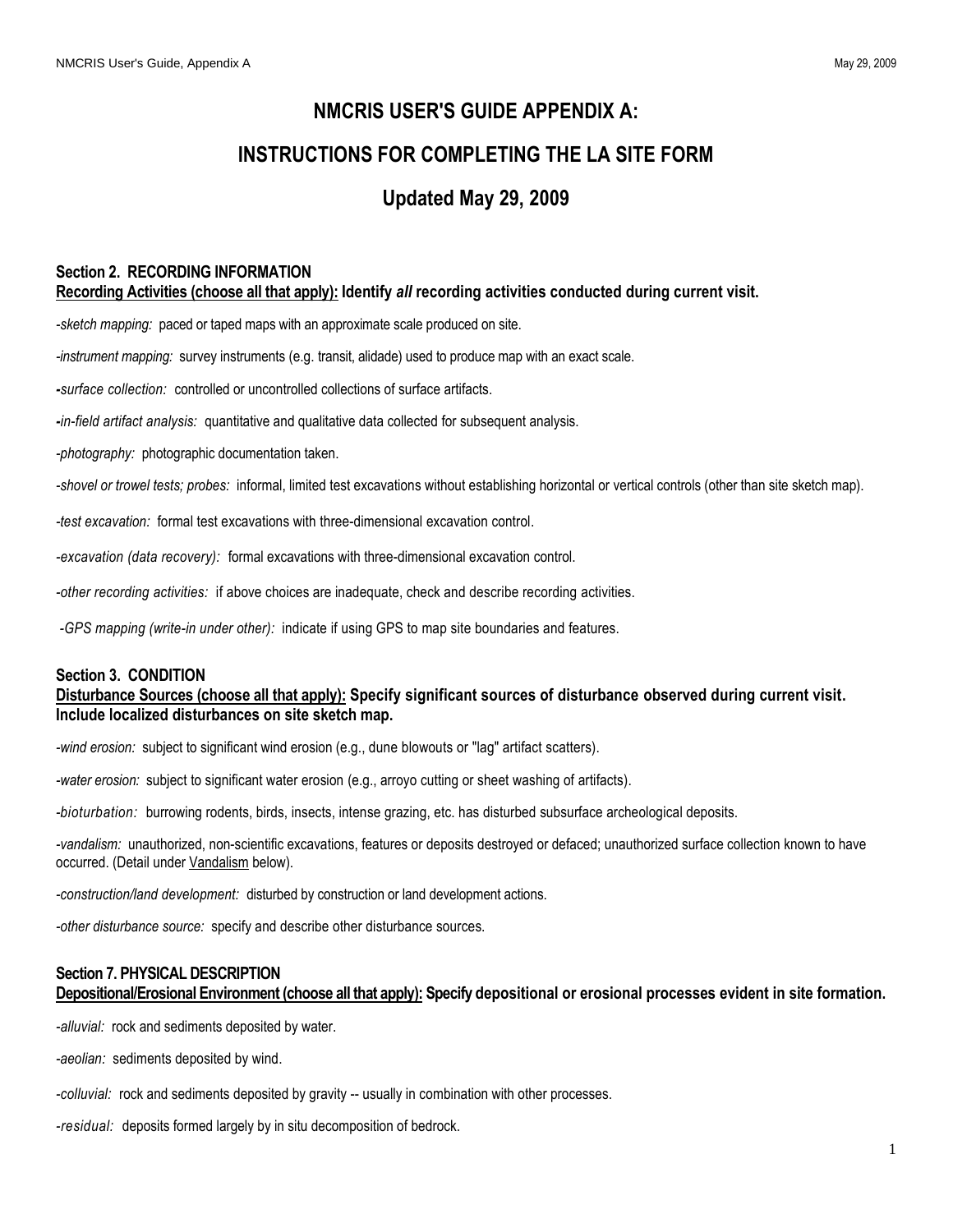*not applicable:* located directly on bedrock.

*-other process:* specify and describe other depositional/erosional environment.

#### **Section 7. PHYSICAL DESCRIPTION Vegetation Community (choose one or two): Check plant community(ies) that best describe general site area.**

*-forest:* full growth forest, typically consisting of coniferous admixtures in higher elevations of NM.

*-woodland:* cover of trees and shrubs, primarily consisting of pinon and juniper admixtures. Juniper communities can be woodland if density of trees is high and population well established. Areas consisting predominantly of grasses and brush, with scattered small bushy junipers should be entered as scrubland or grassland depending on overall percentage of bushy vegetation vs. grasses.

*-scrubland:* brush community, typically consisting of forbs, brush, and grasses which occurs in the northern portion of NM, and in higher elevations statewide. Scrubland usually contains sage, small bushy juniper, saltbush, rabbitbrush, and oak brush as its dominant component.

*-grassland:* predominantly grass or grass/forbs community, which can include widely dispersed brush. Meadows should be entered as marshland/riparian/meadow.

*-desert scrubland:* brush community, typically consisting of forbs, brush, and grasses which occurs in the southern portion of NM at lower elevations. Desert scrub usually has a high portion of mesquite, creosote bush, or other lower Chihuahuan desert brush species.

*-marshland/riparian/meadow:* vegetation complex directly related to a permanent water source. Includes either low-lying wet lands, or vegetation complexes sustained along the course of a river or stream. Riparian environments can also occur around springs and seeps. Meadows are characteristic of wet lands in forests, usually having grass/forbs vegetation.

*-other community:* use *other community* **only** if the general site vegetation cannot be assigned to a listed community and describe the situation (e.g. site is in an urban or suburban environment).

## **Section 7. PHYSICAL DESCRIPTION Topographic Location (choose all that apply): Choose landform types that best characterize site setting topography.**

*-alluvial fan:* cone-shaped deposit of alluvium which forms where a drainage runs off higher elevations into a lowland. Often found where mountain runoff empties onto a plain.

*-arroyo/wash:* channel of ephemeral or intermittent stream with banks of (usually) unconsolidated material, often vertical. Includes unincised drainages, braided drainages, unenclosed drainages, minor local drainage concentrations, and the immediate arroyo or wash margin.

*-badlands:* heavily eroded area, often highly dissected. Badlands usually have little vegetation and are frequently formed in clay or shale deposits.

*-base of cliff:* foot of a high, steep, or overhanging face of rock.

*-base of talus slope:* created by accumulation of materials like boulders, loose rock, and scree. Talus slopes occur at the bottom of a steeper declivity such as a cliff or escarpment.

*-bench:* narrow strip of relatively level land, usually parallel to and higher than valley bottom. Long axis of a bench generally parallels stream that formed the valley. The bench edge away from the drainage is often bounded by a steeply ascending slope, while the edge adjacent to the drainage slopes down to the valley floor.

*-blow-out:* hollow depression in a sand deposit formed by wind erosion. Blow-outs usually occur in dunes, and the bottom of the hollow is often hard-packed.

*-canyon rim*: area bordering upper edge of canyon wall or cliff.

*-cave:* natural cavity, chamber, or gallery beneath the surface of the earth or in a rock face.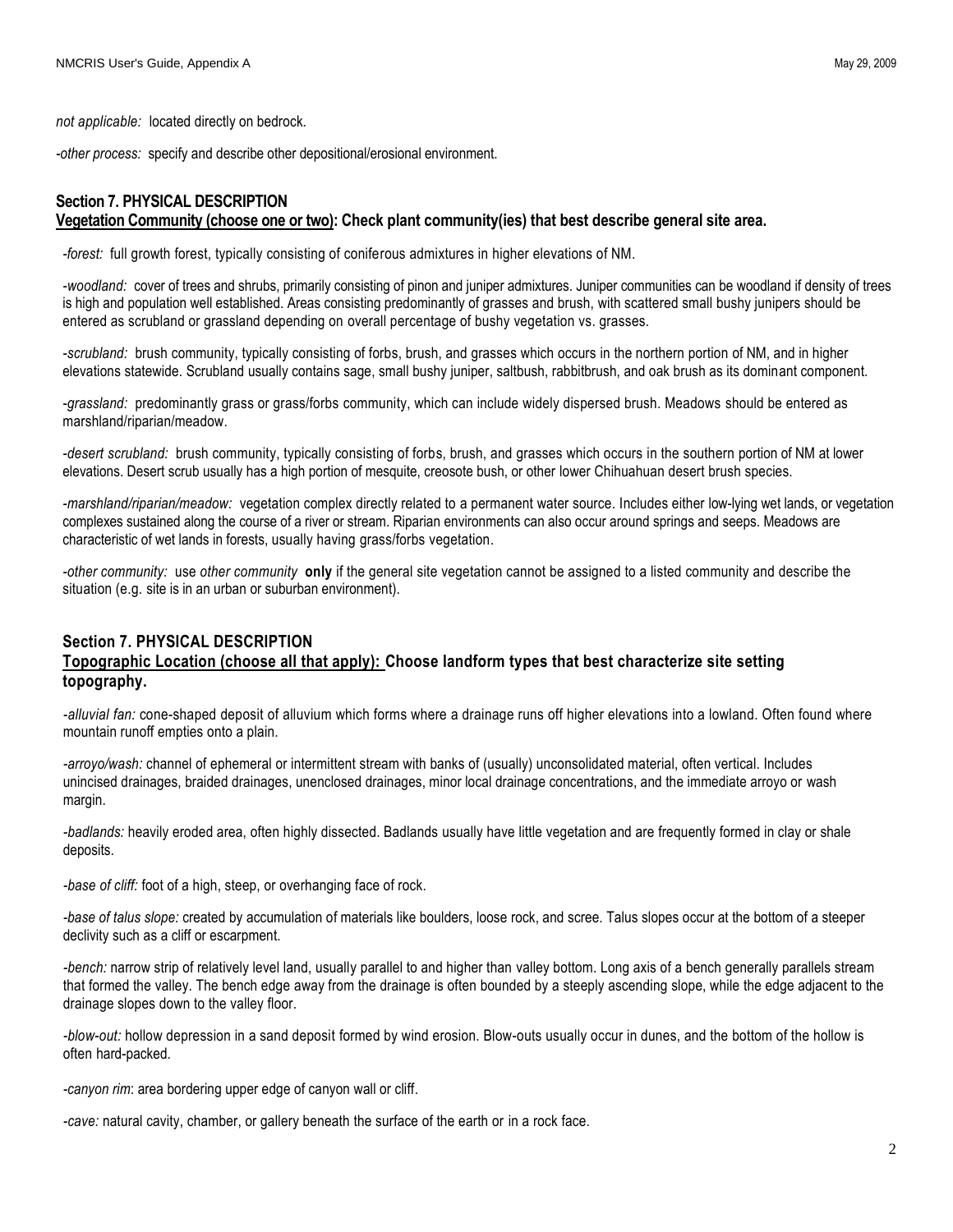*-cliff/scarp/bluff*: steep, high rock face or slope which forms the margin of a plateau, mesa, or any headland that presents a precipitous face.

*-constricted canyon:* narrow, steep walled chasm, gorge, or ravine, whose sides are composed of cliffs or a series of cliffs rising from the canyon bed.

*-dune:* mound, hill, or ridge of windblown sand. Includes parabolic, coppice, and linear dunes, whether active or stabilized.

*-flood plain/valley:* hollow or low-lying area bounded by hills, mesas, interfluvials, or mountain ranges. These features are usually traversed by drainages which collect runoff from uplands. Includes portion bordering the drainage and formed by deposition of alluvial sediments. Term can also be used to describe smaller *valley-like* features; i.e., drainages and fluvials. Does not include areas within an arroyo/wash or on an arroyo margin.

*-hill slope/slope:* side of well-defined natural elevation smaller than a mountain. Also use for slopes not clearly defined as hillsides, such as alluvial or colluvial slopes, and undefined slopes.

*-hill top:* crest or summit of well-defined natural elevation smaller than a mountain. Includes volcanic plugs, cerros, cerrillos, lomas, and cinder cones.

*-lava flow (malpais):* solid or crumbled mass of rock resulting from a volcanic flow.

*-low rise:* minor though distinct elevation of ground above surrounding terrain, usually gently sloping.

*-mesa/butte:* flat topped elevation bounded on at least one side by a steep cliff. Enter mesa/butte if the site is located on the top or side.

*-mountain:* land considerably elevated above surrounding country. Often found in chains or ranges, but sometimes found as single eminences. The difference between hill and mountain is one of scale; geologically, mountains must rise to an elevation of 2000 feet above adjacent landscape -- all other eminences are considered hills.

*-mountain front/foothill:* steeply sloped side of a mountain, or the immediately adjacent hills which sometimes cluster at the base of mountains or mountain chains.

*-open canyon floor:* bottom of a canyon, usually relatively level, away from the canyon walls.

*-plain/flat:* region of some extent, generally uniform in slope, unbroken by marked elevations and depressions.

*-playa:* shallow drainage basin, sometimes temporarily filled with water, usually ephemeral or seasonal in accumulation. Playas generally have no outlet or a minor outlet, so water evaporates rather than drains away.

*-ridge:* relatively narrow, steep sided elevation, often occurring between drainages.

*-rockshelter:* overhang, indentation, or alcove formed naturally by rockfall or in a rockface; generally not of great depth. Rockshelte rs may or may not be modified with structural elements for human use.

*-saddle:* low point on ridge or shoulder of a mountain, often a concave indentation on the spine of an elevation. Saddles are usually divides between streams flowing in opposite directions.

*-talus slope:* created by buildup of boulders, rock, and scree accumulating on steep declivity.

*-terrace:* narrow strip of relatively level land which is raised and has sloping sides. Long axis of a terrace generally runs roughly perpendicular to the major drainage in the area. Terrace edge away from the drainage is often bounded by a steeply ascending slope while the edge adjacent to the drainage has a less steep descending slope.

*-other:* use **only** when the site topography can not be described by any other category. Fully describe the landform.

## **Section 8. ASSEMBLAGE DATA**

**Assemblage Content (choose all that apply): Indicate presence of artifacts and materials observed.**

**Lithics:**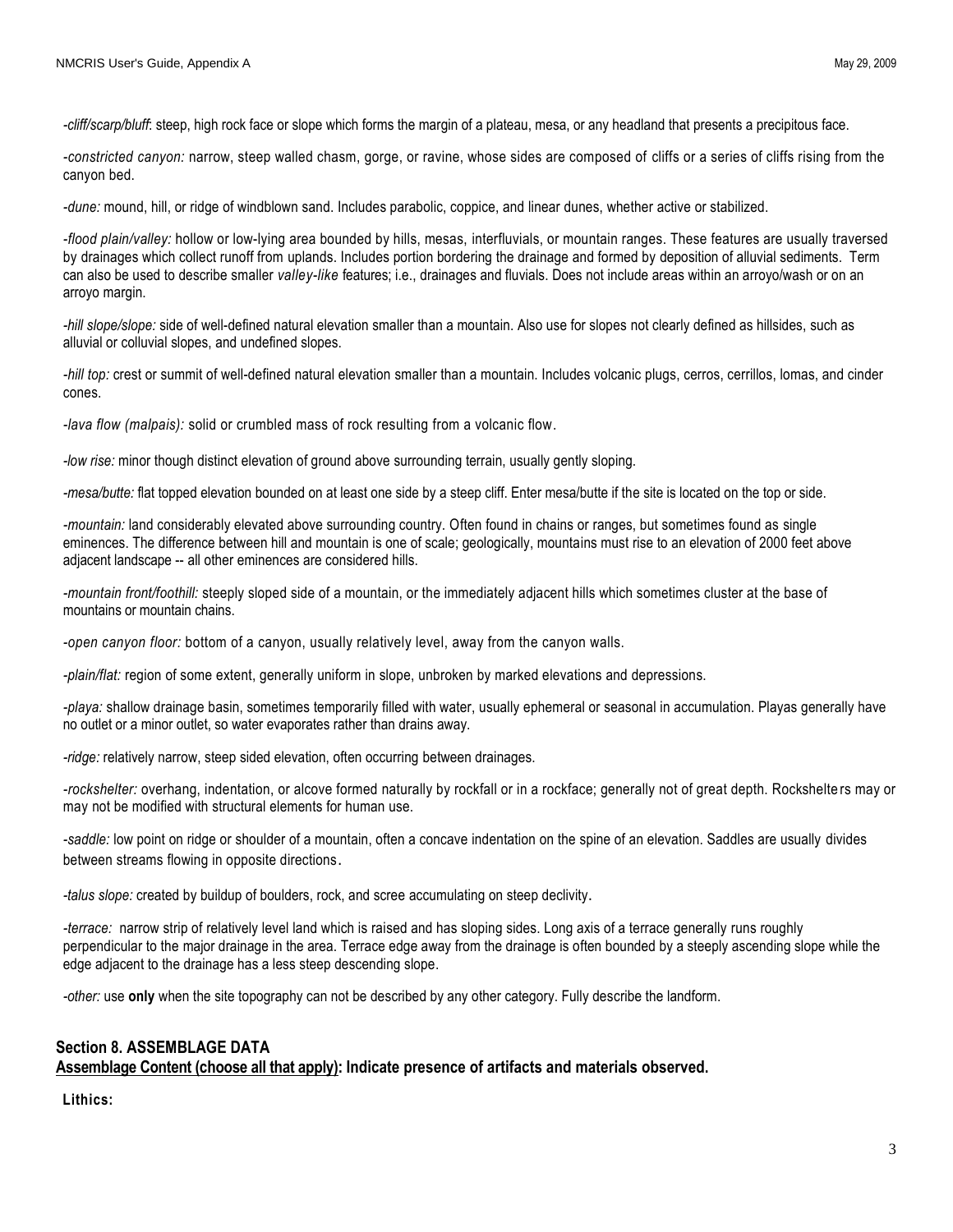*-lithic debitage:* lithic debris resulting from chipped stone tool manufacture (e.g., flakes, angular debris or shatter).

*-chipped-stone tools:* stone tools made primarily using percussion and pressure-flaking techniques (e.g., scrapers, spokeshaves, bifaces, knives).

*-diagnostic projectile points:* documented dart- and arrow-point styles used in making cultural/temporal assignments (e.g., Jay, Folsom, San Pedro).

*-non-local lithic materials:* artifact and reduction debris of lithic materials available from a known source location some distance from the site (e.g., Alibates Dolomite, Jemez Obsidian).

*-stone tool manufacturing items:* lithic items directly involved in the manufacture and/or maintenance of chipped-stone tools (e.g., cores, hammerstones).

*-ground stone tools:* stone tools made primarily through grinding and pecking (e.g., metates, manor, mauls, polishers).

*-other stone tools:* stone tools (including rare and unusual items) that do *not* fall into categories of chipped stone tools, projectile points, non-local material, ground stone, ornaments, figurines, or other stone tool manufacturing tools.

#### **Prehistoric Ceramics:**

*-whole ceramic vessel:* complete or nearly complete ceramic vessels; use *for pot drop* and *pot cache* situations encountered during survey, as well as pots recovered during excavation.

*-diagnostic ceramics:* pottery types with recognized cultural/temporal associations (e.g., Agua Fria Glaze-on-Red, Chaco Black-on-White).

*-other prehistoric ceramics:* non-diagnostic prehistoric pottery.

#### **Historic Artifacts:**

*-diagnostic glass artifacts:* whole or fragmentary glass containers with documented dates of manufacture.

*-other glass artifacts:* non-diagnostic glass artifacts.

*-diagnostic metal artifacts:* whole or fragmentary metal artifacts with documented dates of manufacture.

*-other metal artifacts:* non-diagnostic metal artifacts.

*-whole ceramic vessel:* complete or nearly complete ceramic vessels.

*-diagnostic ceramics:* whole or fragmentary ceramic vessels with documented dates of manufacture.

-*other historic ceramics*: non-diagnostic historic pottery.

*-other historic trash:* historic artifacts *not* composed of glass, metal, or ceramic.

#### **Other Artifacts and Materials:**

*-bone tools:* ground and/or polished tools made from bone (e.g., awls, needles).

-*faunal remains:* non-human bones found in archeological contexts.

*-macrobotanical remains:* botanical materials (e.g., wood, corn cobs, seeds).

 *-perishable artifacts:* objects, usually in a prehistoric context, that would have normally deposed through time; primarily items manufactured from organic material (i.e. plant fiber, wood, feather, animal hide, etc.).

*-burned adobe:* fired-clay fragments from roof or walls of adobe structures or features.

*-architectural stone:* loose lithic debris resulting from the disintegration of architectural features or the stockpiling of materials.

*-fire-cracked rock/burned caliche:* scattered rock or caliche that has been cracked, discolored, and/or crazed due to exposure to fire.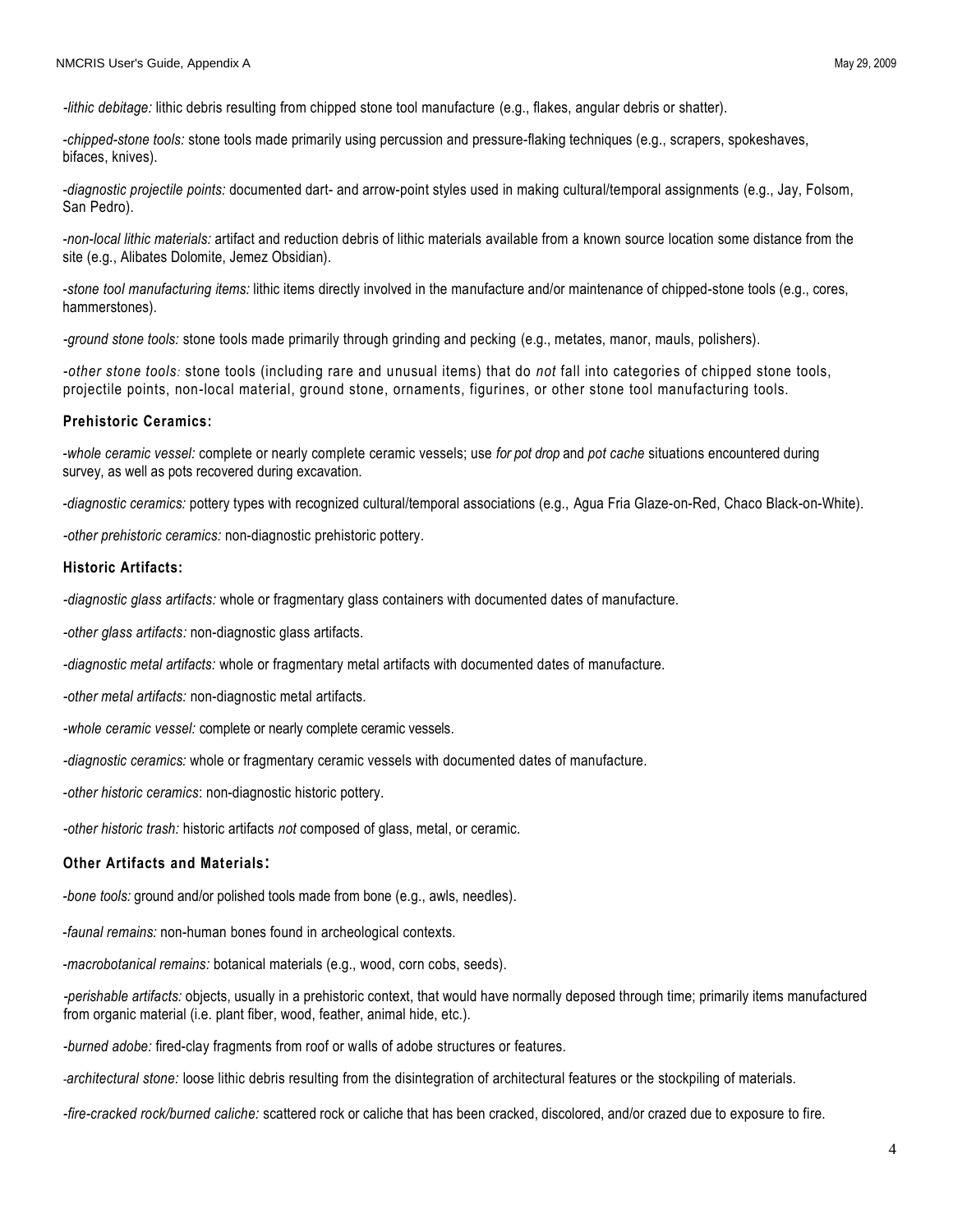*-figurines:* objects made from a workable material. Frequently shaped into zoomorphic or anthropomorphic forms, but may include less apparent shapes.

*-ornaments:* items whose function appears to be decorative in nature (e.g. pendants, rings, beads, bracelets, etc.).

*-mineral specimens:* raw minerals apparently procured for use as pigment (e.g. ochre), temper, raw material for ornaments (e.g. turquoise) or undetermined function.

*-other items:* specify other rare artifact types and materials present.

*-site furniture:* moveable items, usually not inherently a manifestation of the natural landscape, that have been transported to, or constructed on the site. Examples include: livestock feeders, farm equipment, car parts, household appliances, etc. that are not an incorporated part of some fixed feature on the site.

#### **Section 8. ASSEMBLAGE DATA**

#### **Dating Potential: Specify chronometric techniques that may be appropriate for dating site components.**

*-radiocarbon:* component contains, or is likely to yield, materials potentially datable through radiocarbon methods.

*-dendrochronology:* component contains, or is likely to yield, wood or charcoal specimens potentially datable through dendrochronology.

*-archeomagnetism:* component contains, or is likely to yield, features or materials potentially datable through archeomagnetism.

*-obsidian hydration:* component contains, or is likely to yield, obsidian artifacts potentially datable through obsidian hydration.

*-relative dating methods:* component contains, or is likely to yield, artifacts potentially datable through type-seriation methods.

*-other method(s):* specify dating method(s).

#### **Section 9. CULTURAL/TEMPORAL AFFILIATIONS**

## **Cultural Affiliation (pull down, choose one per component): Select cultural affiliation that best describes each component or entire site** *without recognized hiatus.*

*-Paleo-Indian:* statewide; includes all Paleo-Indian complexes occurring in NM.

*-Archaic:* statewide; includes all Archaic traditions occurring in NM.

*-Anasazi:* Northern and Central NM.

*-Mixed Mogollon and Anasazi: (a.k.a. Mogasazi)* South Central and West Central NM.

*-Mogollon:* Southern and Central NM; includes Southeastern NM, Jornada, and Mimbres Mogollon traditions.

*-Casas Grandes:* extreme Southwestern NM, especially Hidalgo County.

*-Hohokam:extreme* Southwestern NM; very rare in NM.

*-Plains Village:* Northeastern NM.

*-Plains Nomad:* mostly Northeastern NM; includes Plains Apache, Kiowa, Cheyenne, Comanche, and other tribes of the Southern Plains.

*-Navajo:* mostly Northwestern and West Central NM.

*-Apache:* statewide; includes Jicarilla, Mescalero, and other Southwestern Apache groups.

*-Ute:* Northern NM.

*-Pueblo:* Northern and Central NM; includes all historic period Pueblo groups.

*-Hispanic:* statewide.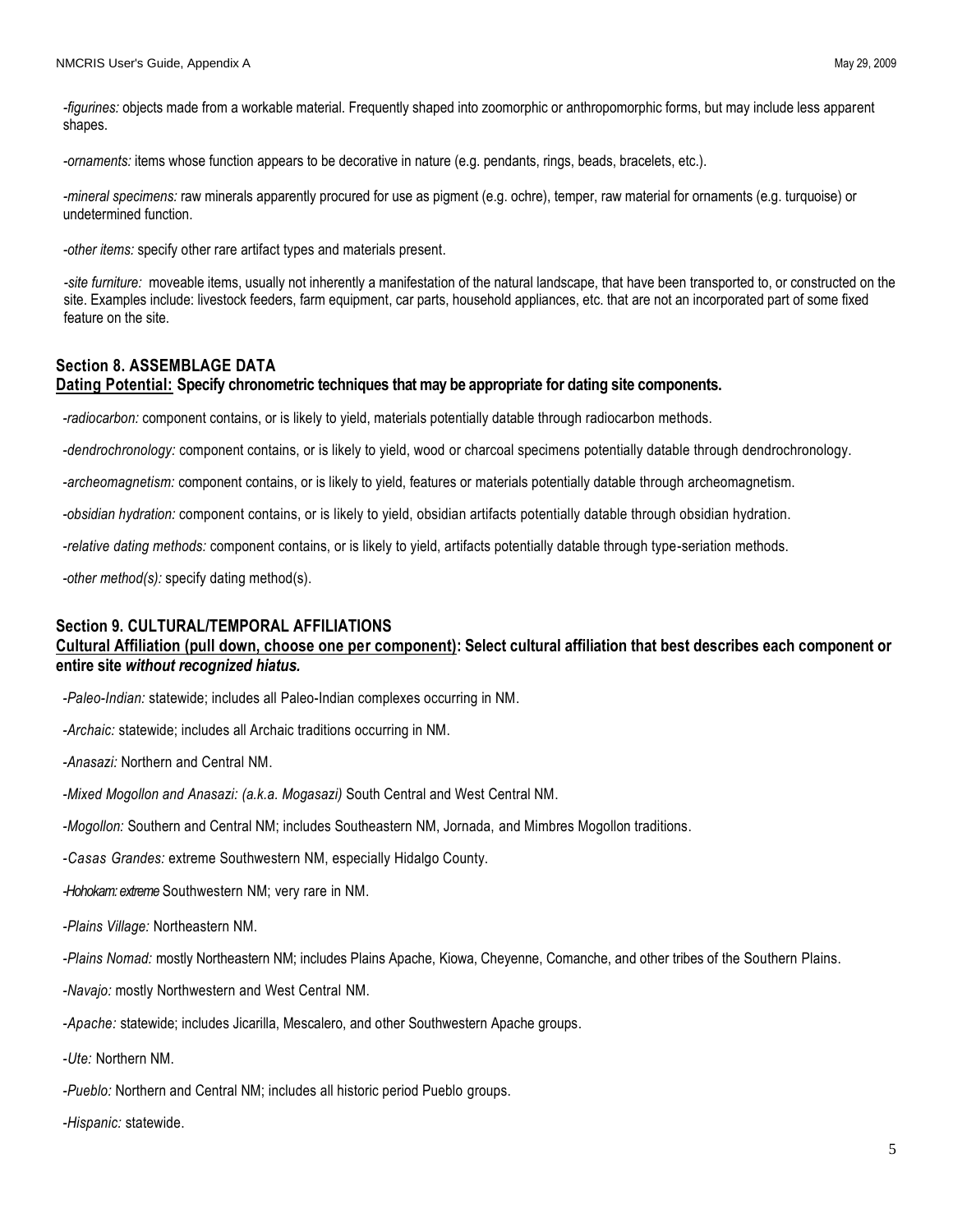*-Anglo:* statewide; includes all non-Hispanic Euro-American ethnic groups.

*-Unknown Aboriginal:* statewide; used for clearly Native American sites lacking culturally or temporally sensitive aspects. Typical sites include: non-diagnostic lithic scatters or lithic scatters with hearths or fire-cracked rock concentrations. Recommended use of this cultural/temporal affiliation is for sites generally lacking mass-produced artifacts.

-*Unknown Historic:* statewide; includes all ethnic groups; characterized by mass-produced artifact assemblages in locations where local settlement patterns **do not** clearly delineate cultural/ethnic ownership. For sites generally dating after arrival of the railroad, or in situations where material culture and/or historic records do not definitively indicate the ethnic affiliation of the site occupants. Typical sites include: historic trash scatters on the Navajo Reservation near railroad sites or non-diagnostic structural remains with associated mass-produced refuse in areas of known cultural overlap.

*-Unknown Affiliation:* statewide; cultural or temporal diagnostic artifacts or features were not observed. Cultural affiliation cannot be determined. Use of Unknown Affiliation is limited to situations where it is truly **not possible** to determine cultural or temporal occupation of the site. Typical sites include: rock cairns or rock alignments of *unknown affiliation.* 

*-Sites of Known Multiple Cultural/Ethnic Occupation:* **statewide; for sites of multiple contemporaneous KNOWN ethnic occupations. Includes sites where spatial segregation of ethnicities may be reflected in the arrangement of features and/or artifact concentrations across the site. Typical sites include: railroad or logging camps, sites with ethnic enclaves, trading forts, rendezvous locations, military battlefields or encampments. HOW TO RECORD: Indicate the cultural/ethnic affiliation for** *each* **known occupation as a separate component. Reflect each component occupation date range accurately. It is acceptable to record multiple components with the same occupation period as this reflects the ethnic complexity of the site. When linking features to components, link ONLY those features that can be CONFIDENTLY associated with a component or with more than one component. If a feature cannot be confidently associated do not link the feature to any components.** 

#### **Section 9. CULTURAL/TEMPORAL AFFLIATIONS**

**Dating Status (choose all that apply per component: Indicate chronometric technique(s) used during current visit to determine occupation dates for each component or entire site. Provide date ranges. Attach copy of dating results (if applicable).**

*-radiocarbon:* component dated through radiocarbon methods.

*-dendrochronology:* component dated through dendrochronology.

*-archeomagnetism:* component dated through paleomagnetism.

*-obsidian hydration:* component dated through obsidian hydration.

*-relative dating methods:* component dated through type-seriation methods.

*-other method(s):* specify dating method(s).

# **Section 9. CULTURAL/TEMPORAL AFFILIATIONS**

**Earliest Period Name/Latest Period Name: Indicate earliest and latest archeological period for each component.** 

**Begin Date/End Date: Enter beginning and ending occupation date for each component. Express all dates as years BC/AD.**

## **ARCHEOLOGICAL PERIODS AND DEFAULT DATE RANGES:**

| Culture       | Period                  | Default Dates   |
|---------------|-------------------------|-----------------|
|               |                         |                 |
| Paleo-Indian: |                         |                 |
|               | Pre-Clovis              | $<$ 9500 BC     |
|               | <b>Clovis</b>           | 9500 -- 9000 BC |
|               | Folsom/Midland          | 9000 -- 8000 BC |
|               | Late Paleo-Indian       | 8000 -- 6600 BC |
|               | Terminal Paleo-Indian   | 6600 -- 5500 BC |
|               | unspecific Paleo-Indian | 9500 -- 5500 BC |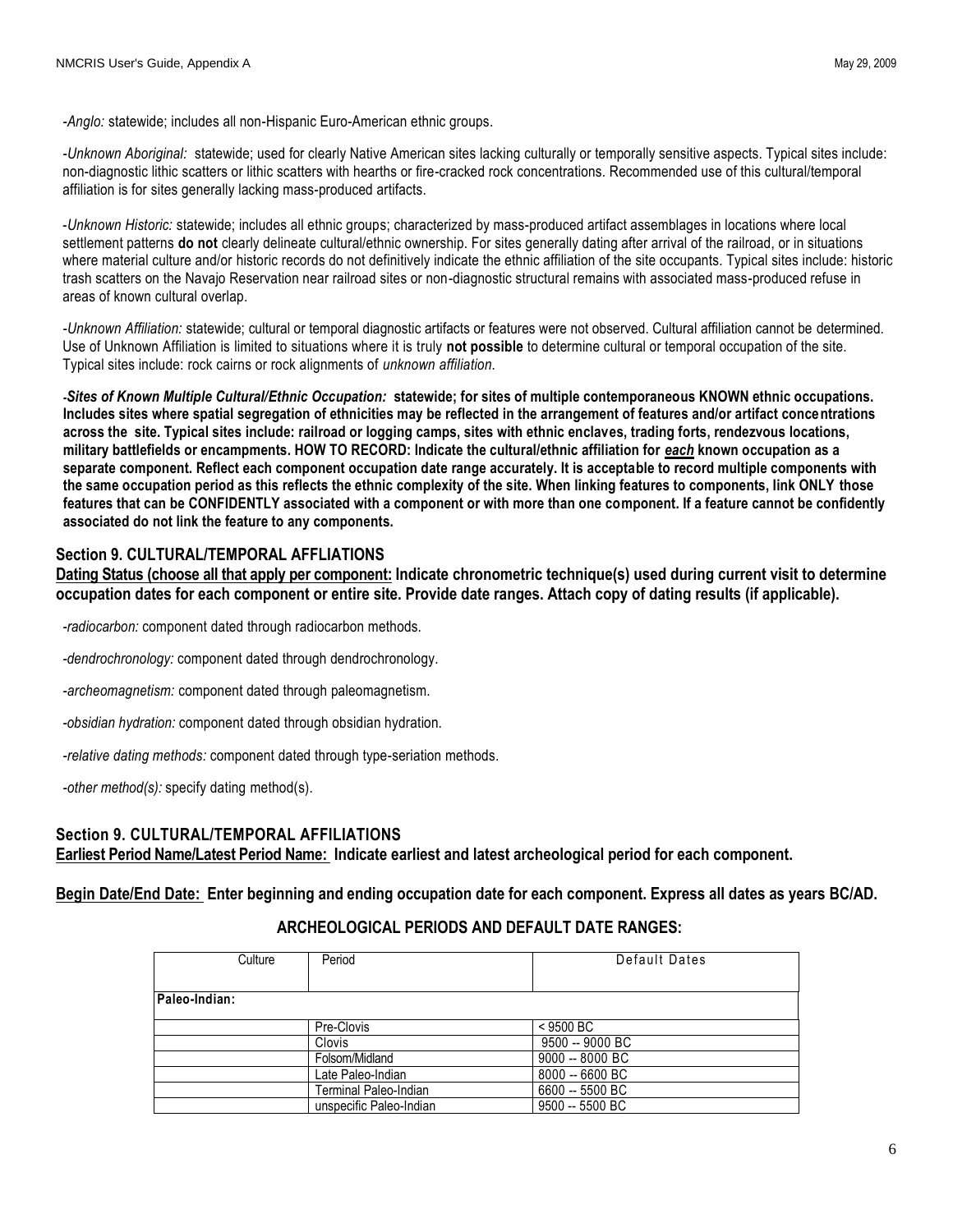| Archaic:                                       |                                                            |                   |
|------------------------------------------------|------------------------------------------------------------|-------------------|
|                                                | Early Archaic                                              | 5500 -- 3000 BC   |
|                                                | Middle Archaic                                             | 3000 -- 1800 BC   |
|                                                | Late Archaic                                               | 1800 BC -- AD 200 |
|                                                | unspecified Archaic                                        | 5500 BC -- AD 200 |
|                                                | Anasazi (Pecos Classification)/Mixed Anasazi and Mogollon: |                   |
|                                                | Basketmaker II                                             | AD 1 -- 500       |
|                                                | Basketmaker III                                            | AD 500 -- 700     |
|                                                | Pueblo I                                                   | AD 700 -- 900     |
|                                                | Pueblo II                                                  | AD 900 -- 1100    |
|                                                | Pueblo III                                                 | AD 1100 -- 1300   |
|                                                | Pueblo IV                                                  | AD 1300 -- 1600   |
|                                                | unspecified Anasazi (Pecos)                                | AD 1 -- 1600      |
| Anasazi (Northern Rio Grande):                 |                                                            |                   |
|                                                | Developmental                                              | AD 600 -- 1200    |
|                                                | Coalition                                                  | AD 1200 -- 1325   |
|                                                | Classic                                                    | AD 1325 -- 1600   |
|                                                | unspecified Anasazi (N. Rio Grande)                        | AD 600 -- 1600    |
| Mogollon (Jornada)/Mixed Anasazi and Mogollon: |                                                            |                   |
|                                                | Early Pithouse                                             | AD 200 -- 750     |
|                                                | Late Pithouse                                              | AD 750 -- 1100    |
|                                                | Early Pueblo                                               | AD 1100 -- 1200   |
|                                                | Late Pueblo                                                | AD 1200--1400     |
|                                                | unspecified Jornada Mogollon                               | AD 200--1400      |

# **Mogollon (Mimbres)/Mixed Anasazi and Mogollon:**

| <b>Early Pithouse</b>        | AD 200 -- 600   |
|------------------------------|-----------------|
| Late Pithouse                | AD 600 -- 1000  |
| Early Pueblo                 | AD 1000 -- 1200 |
| Late Pueblo                  | AD 1200 -- 1400 |
| unspecified Mimbres Mogollon | AD 200 -- 1400  |

| <b>Casas Grandes:</b> |                                       |                 |
|-----------------------|---------------------------------------|-----------------|
|                       | Late Pithouse                         | AD 600 -- 1000  |
|                       | Early Pueblo                          | AD 1000 -- 1200 |
|                       | Late Pueblo                           | AD 1200--1400   |
|                       | unspecified Casas Grandes             | AD 600-1400     |
| Hohokam:              |                                       |                 |
|                       | Pioneer                               | AD 500 -- 800   |
|                       | Colonial                              | AD 800 -- 1000  |
|                       | Sedentary                             | AD 1000 -- 1175 |
|                       | Classic                               | AD 1175--1450   |
|                       | unspecified Hohokam                   | AD 500 -- 1450  |
| <b>Plains Village</b> |                                       |                 |
|                       | Plains Woodland                       | AD 250--1000    |
|                       | Panhandle Aspect                      | AD 1000--1550   |
|                       | Unspecified Plains Village            | AD 250--1550    |
| <b>Plains Nomad</b>   |                                       |                 |
|                       | <b>Unspecified Plains Nomad</b>       | < 1692          |
| Navajo                |                                       |                 |
|                       | Pre Pueblo Revolt                     | < 1692          |
|                       | Post Pueblo Revolt                    | AD 1692--1753   |
|                       | Pre-Reservation                       | AD 1753 - 1868  |
|                       | Early Reservation (too arrival of RR) | AD 1868 - 1880  |
|                       | Middle Reservation (to WWI)           | AD 1880--1920   |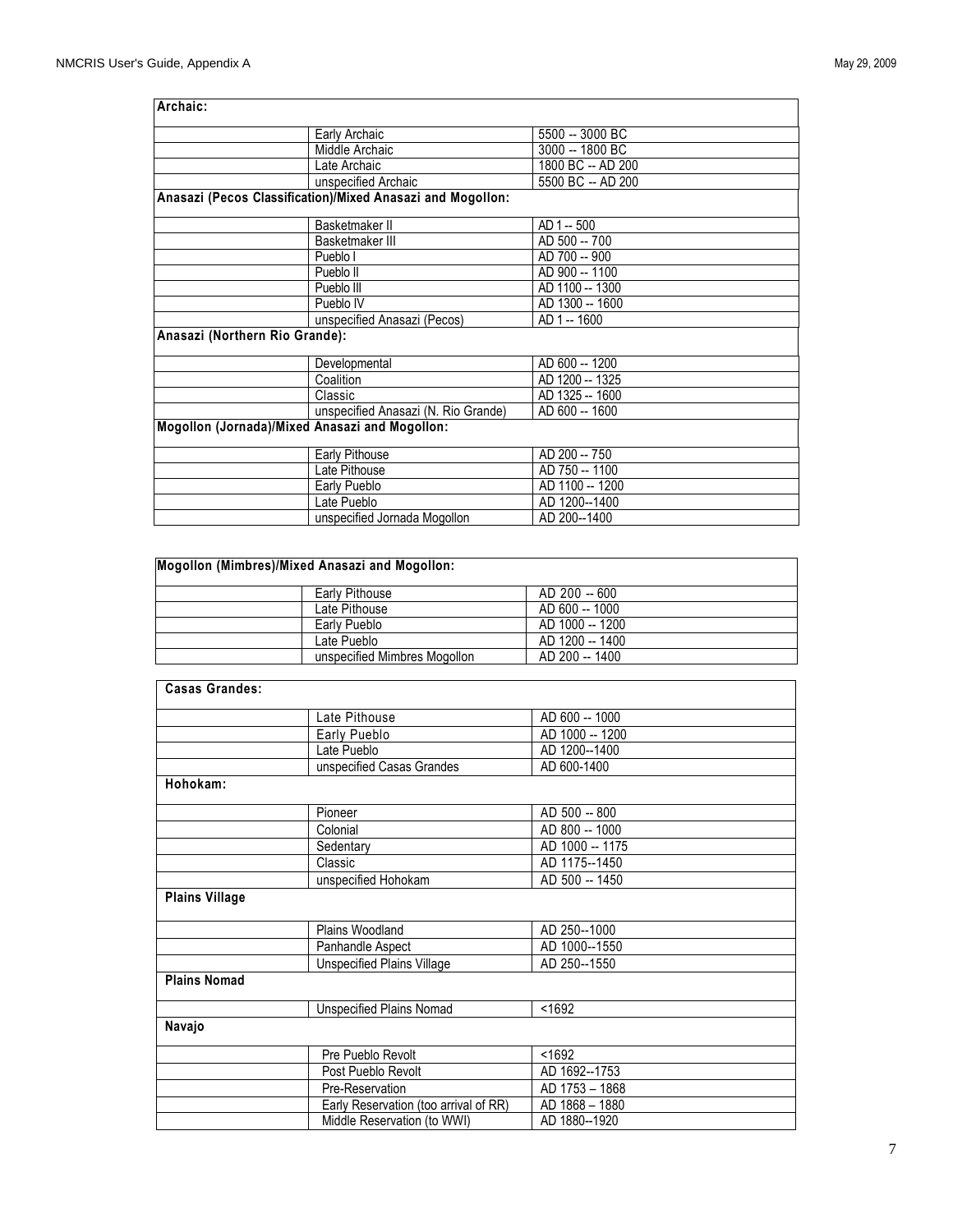|                                                                     | Late Reservation (to WWII)         | AD 1920--1945            |
|---------------------------------------------------------------------|------------------------------------|--------------------------|
|                                                                     | Recent                             | AD 1945 - present        |
|                                                                     | Unspecified Navajo                 | AD 1500 -- present       |
| Hispanic, Anglo, Pueblo, Ute, and Apache                            |                                    |                          |
|                                                                     |                                    |                          |
|                                                                     | unspecified Historic               | AD 1539-- present        |
|                                                                     | Spanish Contact/Colonial           | AD 1539 -- 1680          |
|                                                                     | Pueblo Revolt                      | AD 1680-1692             |
|                                                                     | Post Pueblo Revolt                 | AD 1692-1821             |
|                                                                     | Mexican/Santa Fe Trail             | AD 1821-1846             |
|                                                                     | <b>US Territorial</b>              | AD 1846-1912             |
|                                                                     | Statehood --WWII                   | AD 1912-1945             |
|                                                                     | Recent                             | AD 1945 present          |
|                                                                     | Unspecified Hispanic, Pueblo, etc. | AD 1539 -- present       |
| <b>Unknown and Other Cultures</b>                                   |                                    |                          |
|                                                                     |                                    |                          |
|                                                                     | unspecific Prehistoric             | <ad 1550<="" th=""></ad> |
|                                                                     | unspecific Historic                | AD 1550 -- present       |
|                                                                     | <b>Unknown</b>                     | < present                |
| Unknown Aboriginal (local land settlement patterns-historic trends) |                                    |                          |
|                                                                     | Unknown Prehistoric                |                          |
|                                                                     | Unknown Historic                   |                          |
|                                                                     |                                    |                          |

#### **Section 9. CULTURAL/TEMPORAL AFFILIATION Site/Component Type (pull down, choose one per component): Select descriptive type for each component or entire site***.*

-simple feature(s): Prehistoric: e.g. petroglyphs, agricultural features, roads, shrines, cairns, etc. Historic: e.g. graffiti, cairns, burial/grave, etc.

*-artifact scatter:* Prehistoric: lithic and/or ceramic scatters with no features. Historic: limited deposit trash scatters.

*-artifact scatter with features:* Prehistoric: artifact scatter with fire-using features, storage facilities, or other specialized features. Historic: trash scatters with specialized features.

-single residence: Prehistoric: single residential structure or unit, commonly occurring with an artifact scatter and/or other features. Historic: single residential structure; may include trash and outbuildings, etc.

*-multiple residences:* Prehistoric: two or more residential structures/units with an artifact scatter and/or features. Historic: two or more residential structures*;* a neighborhood.

*-residential complex/community:* Prehistoric: multiple residential structures/units with public areas/structures like plazas, towers, kivas, etc. Historic: multiple residences with public structures/areas; a town.

*-industrial:* Prehistoric: associated with prehistoric mining (e.g. Cerrillos Turquoise Mines) Historic: associated with manufacturing, mining, logging, etc.

*-military:* Historic only: associated with military forts, posts, battlefields, etc.

*-transportation/communication:* Historic only: trails, roads, railroads, telegraph lines etc. associated structures and complexes.

*-ranching/agricultural:* Historic only: associated with agricultural and ranching activities.

*-commercial:* Historic only: associated with commercial business like general mercantile, trading posts, motels, gas stations, etc.

*-governmental:* Historic only: associated with government-run or government-sponsored activity like Civilian Conservation Corps, National Park Service, National Forest Service etc. facilities and structures (e.g. fire towers, guard buildings, etc.), or Bureau of Indian Affairs agency offices, schools, clinics, etc. *NOT* military related.

*-ceremonial:* Prehistoric and Historic: specified area with evidence (either through informant or identification of particular features) that suggests the presence of ceremonial/religious activity.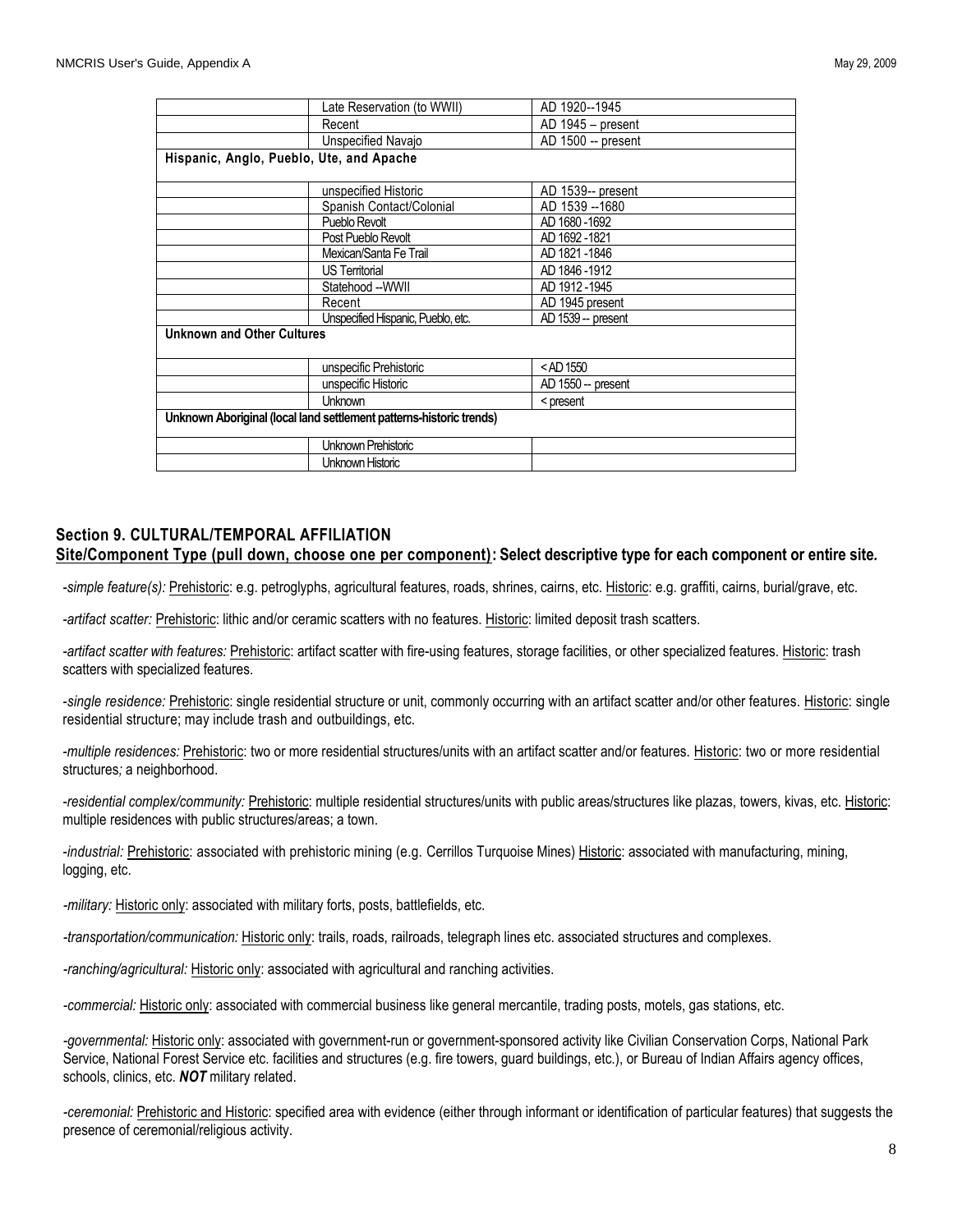*-Chacoan outlier:* Prehistoric only: specified area with features exhibiting distinct architecture and temporal affiliation to the defined styles of Chaco Canyon.

*-Navajo pueblito:* Historic only: specified area with features exhibiting distinct architecture and temporal affiliation associated with the post Pueblo Revolt period.

*-reinterment:* Prehistoric and Historic: situations where an LA number is assigned to identify the location of reintered human remains. Used for both individual and mass reinterments at one location. May indicate a reburial area within the existing site boundary from wh ich the remains were originally excavated (a.k.a. site-within-a-site). Assigning a new LA number to the reinterment ensures the location is specifically identified should future work in the area be required.

*-other site/component type:* Prehistoric and historic: use **only** when the site/component type can not be described by any other category. Enter a new site type name and justify your classification under Site/Component Remarks. The use of *other* should be limited to relatively rare site/component types that present unique management issues (e.g. Bison Kill Sites). Site- or component-type classifications provide a shorthand description that may be useful in making decisions concerning information potential (e.g. "Can the site be chronometrically dated?", "Does it have architectural features or is it an artifact scatter?"), and management or protection (e. g. "Is the site susceptible to vandalism?", Does the site need to be patrolled?").

## **Section 9. CULTURAL/TEMPORAL AFFILIATIONS**

**Associated Phase/Complex Name(s): Enter published complex or associated phase name(s) if adequate documentation for such data is available.**

| <b>Culture</b>                                               |                                        |
|--------------------------------------------------------------|----------------------------------------|
| Location/Sequence Name and Primary References                | Phase/Complex Name (Earliest - Latest) |
| Paleo-Indian                                                 |                                        |
|                                                              |                                        |
| Statewide Paleo-Indian Complexes (Judge 1974; Cordell 1984): |                                        |
|                                                              | Sandia                                 |
|                                                              | Clovis                                 |
|                                                              | Folsom                                 |
|                                                              | Midland                                |
|                                                              | Plainview                              |
|                                                              | Meserve                                |
|                                                              | Milnesand                              |
|                                                              | Firstview                              |
|                                                              | San Jon                                |
|                                                              | Portales                               |
|                                                              | Belen                                  |
|                                                              | Agate Basin                            |
|                                                              | Hell Gap                               |
|                                                              | Alberta                                |
|                                                              | Frederick                              |
|                                                              | Cody                                   |
|                                                              | Scottsbluff                            |
|                                                              | Eden                                   |
| Archaic                                                      |                                        |
| Oshara Tradition: Northern NM (Irwin-Williams 1973):         |                                        |
|                                                              | Jay                                    |
|                                                              | Bajada                                 |
|                                                              | San Jose                               |
|                                                              | Armijo                                 |
|                                                              | En Medio (also Anasazi)                |
| Cochise Tradition: Southern NM (Stuart and Gauthier 1981):   |                                        |
|                                                              | <b>Sulphur Spring</b>                  |
|                                                              | Chiricahua                             |

# **ARCHEOLOGICAL PHASE AND COMPLEX NAMES:**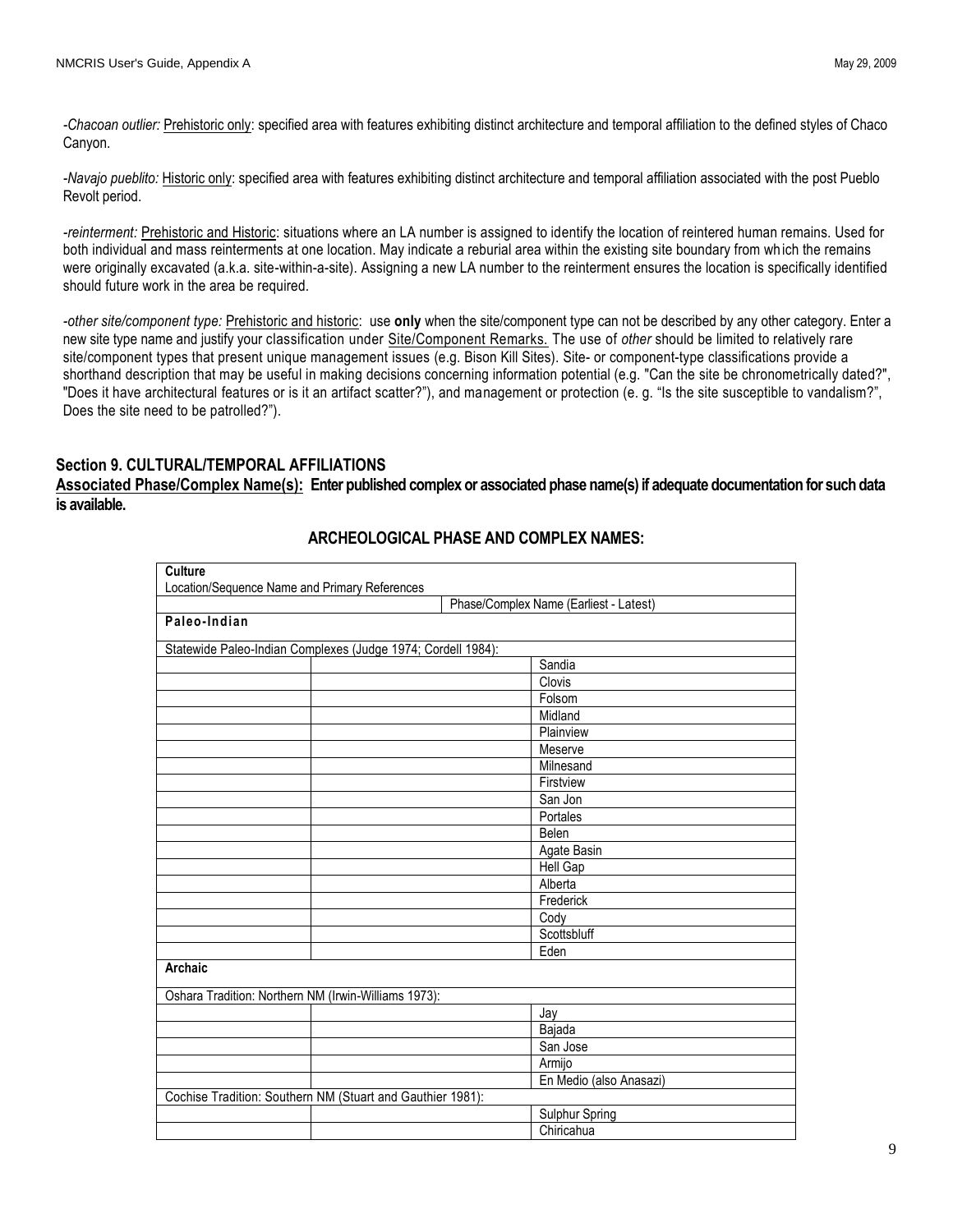|                                                       | San Pedro                     |
|-------------------------------------------------------|-------------------------------|
| Southeastern NM Archaic (Lehmer 1948):                |                               |
|                                                       | Hueco (also Mogollon)         |
| Tularosa Basin (MacNeish 1993):                       |                               |
|                                                       | Gardner Springs               |
|                                                       | Keystone                      |
|                                                       | Fresnal                       |
|                                                       | Hueco                         |
| Anasazi                                               |                               |
|                                                       |                               |
| Acoma Area (Dittert 1969):                            |                               |
|                                                       | <b>White Mound</b>            |
|                                                       | Kiatuthlanna                  |
|                                                       | Red Mesa                      |
|                                                       | Cebolleta                     |
|                                                       | Pilares                       |
|                                                       | Kowina                        |
|                                                       | Cubero (also Historic Pueblo) |
| Chaco Canyon (Vivian and Matthews 1964):              |                               |
|                                                       | La Plata                      |
|                                                       | <b>White Mound</b>            |
|                                                       | Kiatuthlanna                  |
|                                                       | Red Mesa                      |
|                                                       | Hosta Butte                   |
|                                                       | Bonito                        |
|                                                       | McElmo                        |
|                                                       | Mesa Verde                    |
| Chuska Valley (Peckham and Wilson n.d.; Windes 1977): |                               |
|                                                       | Ceramic Group 1               |
|                                                       | Ceramic Group 2               |
|                                                       | Ceramic Group 3               |
|                                                       | Ceramic Group 4               |
|                                                       | Ceramic Group 5               |
|                                                       | Ceramic Group 6               |
|                                                       | Ceramic Group 7               |
|                                                       | Ceramic Group 8               |
|                                                       | Ceramic Group 9               |
| Cimarron Area (Glassow 1980):                         |                               |
|                                                       | Vermejo                       |
|                                                       | Pedregoso                     |
|                                                       | Escritores                    |
|                                                       | Ponil                         |
|                                                       | Cimarron                      |
| Cross Canyon Area (Olson and Wasley):                 |                               |
|                                                       | La Plata                      |
|                                                       | Lino                          |
|                                                       | <b>White Mound</b>            |
|                                                       |                               |
|                                                       | Kiatuthlanna                  |
|                                                       | Red Mesa                      |
|                                                       | Cross Canyon                  |
|                                                       | Kinlichee                     |
| Gallina Area (Dick 1976):                             |                               |
|                                                       | Gallina/Largo-Gallina         |
| Middle Rio Grande Valley (Cordell 1979):              |                               |
|                                                       | San Marcial                   |
|                                                       | <b>Red Mesa</b>               |
|                                                       | Kwahe'e                       |
|                                                       | Socorro                       |
|                                                       | Santa Fe                      |
|                                                       | Wiyo                          |
|                                                       | Glaze A                       |
|                                                       | Glaze B                       |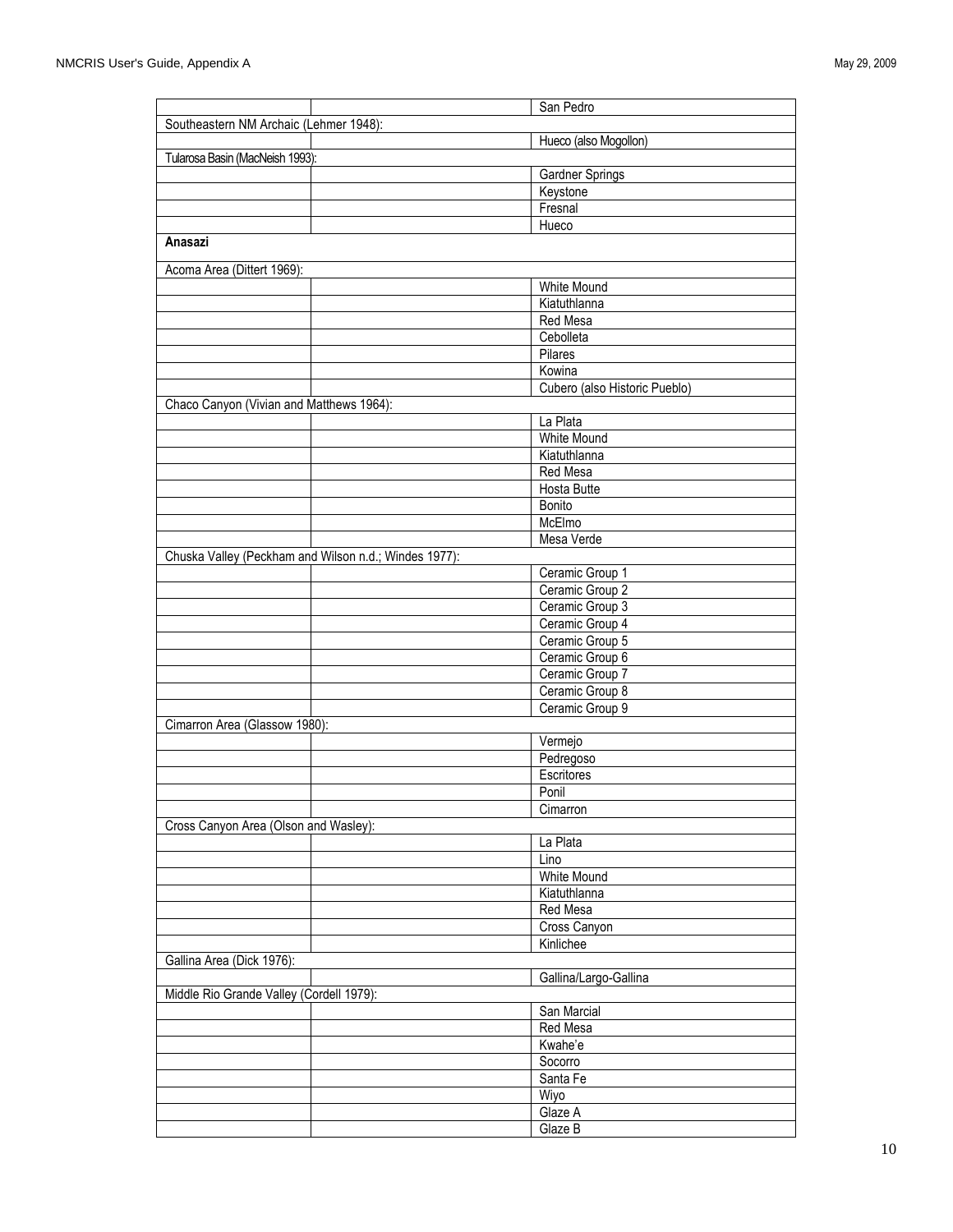|                                                                                                  | Glaze C                        |  |
|--------------------------------------------------------------------------------------------------|--------------------------------|--|
|                                                                                                  | Glaze D                        |  |
|                                                                                                  | Glaze E (also Pueblo)          |  |
| Picuris Area (Dick 1975):                                                                        |                                |  |
|                                                                                                  | Taos                           |  |
|                                                                                                  | Santa Fe                       |  |
|                                                                                                  | Talpa                          |  |
|                                                                                                  | Vadito                         |  |
|                                                                                                  | San Lazaro (also Pueblo)       |  |
| Rio Abajo (Marshall and Walt 1984):                                                              |                                |  |
|                                                                                                  | San Marcial                    |  |
|                                                                                                  | Tajo                           |  |
|                                                                                                  | Elmendorf                      |  |
|                                                                                                  | Ancestral Piro                 |  |
| Rio Puerco Valley East (Irwin Williams 1973):                                                    |                                |  |
|                                                                                                  | En Medio (also Archaic)        |  |
|                                                                                                  | Trujillo                       |  |
|                                                                                                  | <b>Sky Village</b>             |  |
|                                                                                                  | Loma Alta                      |  |
|                                                                                                  |                                |  |
| Rio Puerco Valley West (Wasley 1959):                                                            | <b>Black Creek</b>             |  |
|                                                                                                  |                                |  |
|                                                                                                  | Lupton                         |  |
|                                                                                                  | La Plata<br><b>White Mound</b> |  |
|                                                                                                  |                                |  |
|                                                                                                  | Kiatuthlanna                   |  |
|                                                                                                  | <b>Red Mesa</b>                |  |
|                                                                                                  | Wingate                        |  |
|                                                                                                  | Houck                          |  |
|                                                                                                  | Kintiel                        |  |
| Salinas District (Toulouse and Stevenson 1960):                                                  |                                |  |
|                                                                                                  | San Marcial                    |  |
|                                                                                                  | Red Mesa                       |  |
|                                                                                                  | Socorro/Cebolleta              |  |
|                                                                                                  | Claunch                        |  |
|                                                                                                  | Arroyo Seco                    |  |
|                                                                                                  | Gran Quivira                   |  |
|                                                                                                  | Pueblo Colorado                |  |
|                                                                                                  | Pueblo Pardo (also Pueblo)     |  |
| Upper San Juan Valley, CO (Hayes 1964):                                                          |                                |  |
|                                                                                                  | La Plata                       |  |
|                                                                                                  | Piedra                         |  |
|                                                                                                  | Ackmen                         |  |
|                                                                                                  | Mancos                         |  |
|                                                                                                  | McElmo                         |  |
|                                                                                                  | Mesa Verde                     |  |
| Tano Basin (Smiley Stubbs and Bannister 1953):                                                   |                                |  |
|                                                                                                  | Red Mesa                       |  |
|                                                                                                  | Kwahe'e/Socorro                |  |
|                                                                                                  | Santa Fe                       |  |
|                                                                                                  | Wiyo/Galisteo                  |  |
|                                                                                                  | Glaze A                        |  |
|                                                                                                  | Glaze B                        |  |
|                                                                                                  | Glaze C                        |  |
|                                                                                                  | Glaze D                        |  |
|                                                                                                  | Glaze E (also Pueblo)          |  |
| Taos Area (Wetherington 1968):                                                                   |                                |  |
|                                                                                                  | Red Mesa                       |  |
|                                                                                                  | Valdez                         |  |
|                                                                                                  | Pot Creek                      |  |
|                                                                                                  | Talpa                          |  |
| Tewa Basin (Smiley, Stubbs, and Bannister 1953; Ford, Schroeder, and Peckham 1979; Warren 1979): |                                |  |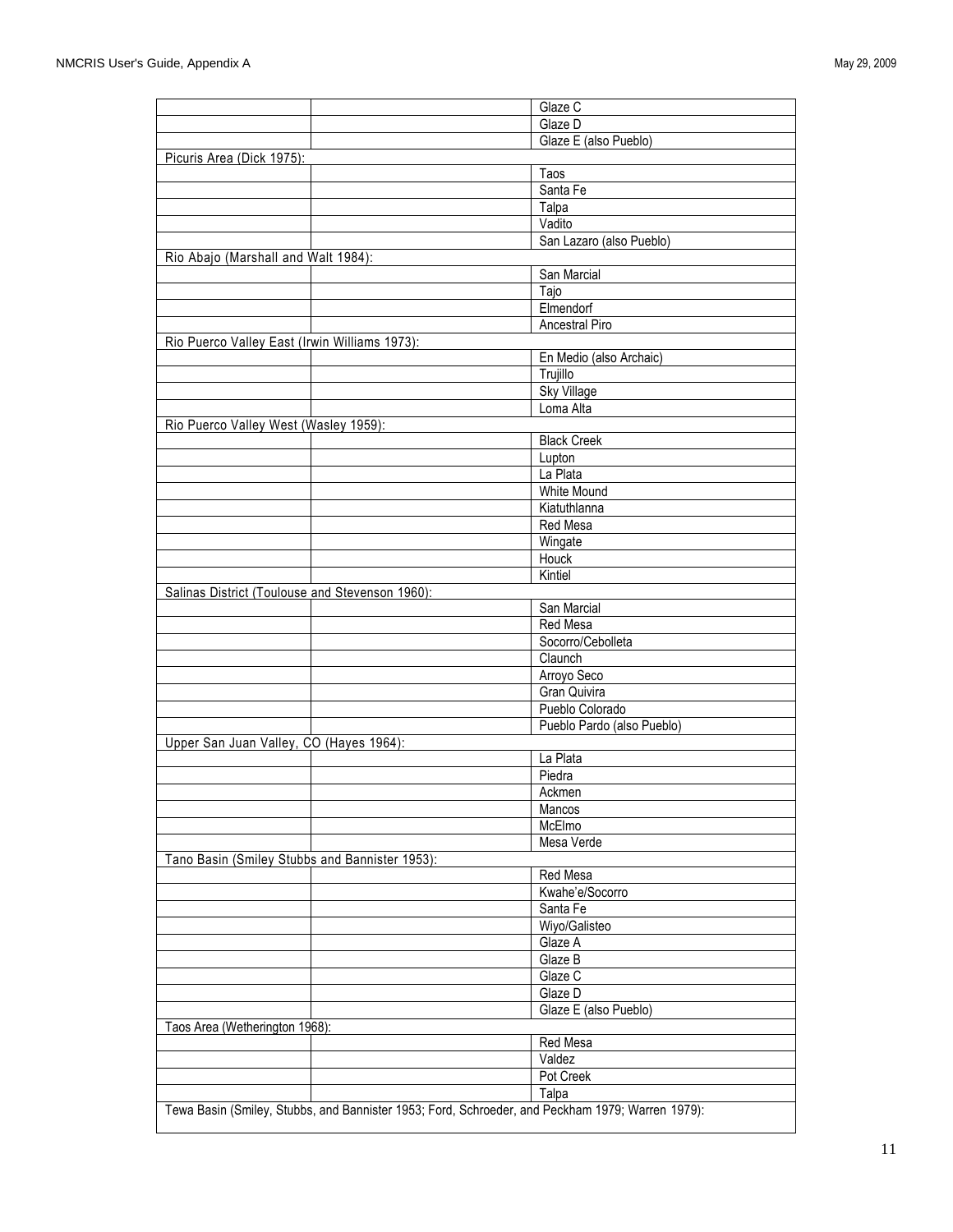|                                                   |                                                                     | Red Mesa               |
|---------------------------------------------------|---------------------------------------------------------------------|------------------------|
|                                                   |                                                                     | Tesuque                |
|                                                   |                                                                     | Pindi                  |
|                                                   |                                                                     | Galisteo               |
|                                                   |                                                                     | Wiyo                   |
|                                                   |                                                                     |                        |
|                                                   |                                                                     | <b>Biscuit A</b>       |
|                                                   |                                                                     | <b>Biscuit B</b>       |
|                                                   |                                                                     | Sankawi (also Pueblo)  |
|                                                   |                                                                     | Tewa (also Pueblo)     |
| Upper Pecos Valley (Kidder 1958; Schroeder 1979): |                                                                     |                        |
|                                                   |                                                                     | Red Mesa               |
|                                                   |                                                                     | Kwahe'e                |
|                                                   |                                                                     | Santa Fe               |
|                                                   |                                                                     | Wiyo/Galisteo          |
|                                                   |                                                                     | Glaze I                |
|                                                   |                                                                     | Glaze II               |
|                                                   |                                                                     | Glaze III              |
|                                                   |                                                                     | Glaze IV (also Pueblo) |
| Navajo Reservoir District (Eddy 1966):            |                                                                     |                        |
|                                                   |                                                                     | Los Pinos              |
|                                                   |                                                                     | Sambrito               |
|                                                   |                                                                     | Rosa                   |
|                                                   |                                                                     | Piedra                 |
|                                                   |                                                                     | Arboles                |
|                                                   |                                                                     | Chimney Rock           |
| Zuni Area (Danson 1957):                          |                                                                     |                        |
|                                                   |                                                                     | <b>White Mound</b>     |
|                                                   |                                                                     | Kiatuthlanna           |
|                                                   |                                                                     | Red Mesa               |
|                                                   |                                                                     | Wingate                |
|                                                   |                                                                     | <b>Twin Lake</b>       |
|                                                   |                                                                     |                        |
|                                                   |                                                                     | Nutria                 |
| Mixed Anasazi and Mogollon                        |                                                                     |                        |
| Any Anasazi or Mogollon phase may be used         |                                                                     |                        |
| Mogollon                                          |                                                                     |                        |
|                                                   |                                                                     |                        |
| Jornada Area North (Lehmer 1948):                 |                                                                     |                        |
|                                                   |                                                                     | Capitan                |
|                                                   |                                                                     | <b>Three Rivers</b>    |
|                                                   |                                                                     | San Andres             |
| Jornada Area South (Lehmer 1948):                 |                                                                     |                        |
|                                                   |                                                                     | Mesilla                |
|                                                   |                                                                     | Dona Ana               |
|                                                   |                                                                     | El Paso                |
| Middle Pecos Valley (Jelinek 1967):               |                                                                     |                        |
|                                                   |                                                                     |                        |
|                                                   |                                                                     |                        |
|                                                   |                                                                     | Early 18-Mile          |
|                                                   |                                                                     | Late 18-Mile           |
|                                                   |                                                                     | Early Mesita Negra     |
|                                                   |                                                                     | Late Mesita Negra      |
|                                                   |                                                                     | Early McKenzie         |
|                                                   |                                                                     | Late McKenzie          |
|                                                   | Mimbres Valley (Martin and Rinaldo 1950; Stuart and Gauthier 1981): |                        |
|                                                   |                                                                     | Pine Lawn              |
|                                                   |                                                                     | Georgetown             |
|                                                   |                                                                     | San Lorenzo            |
|                                                   |                                                                     | San Francisco          |
|                                                   |                                                                     | Three Circle           |
|                                                   |                                                                     | Mimbres/Mangus         |
|                                                   |                                                                     | Animas/Black Mountain  |
| Reserve Area (Martin and Rinaldo 1950):           |                                                                     | Salado/Cliff           |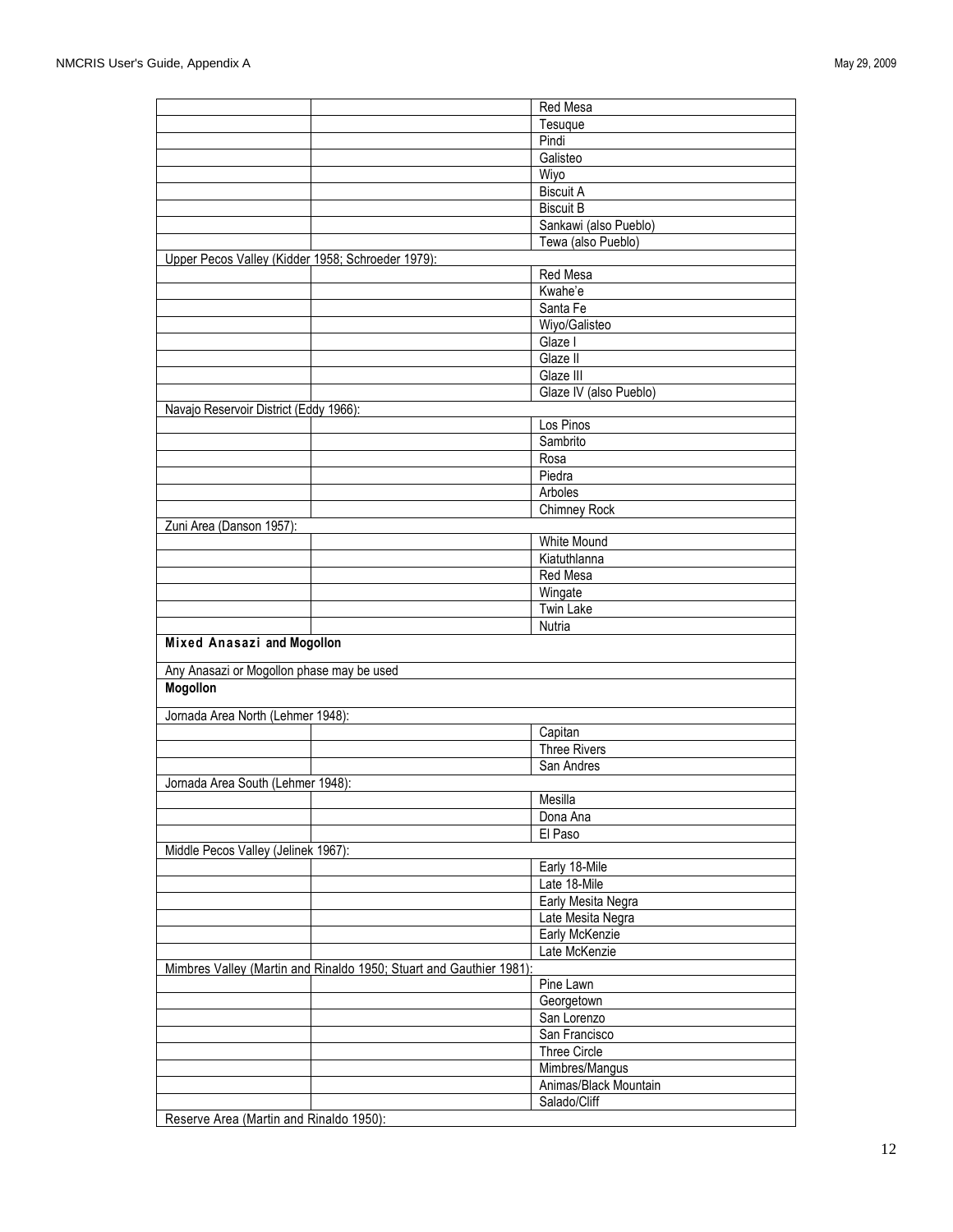|                                                              | Pine Lawn                    |
|--------------------------------------------------------------|------------------------------|
|                                                              | Georgetown                   |
|                                                              | San Francisco                |
|                                                              | Three Circle                 |
|                                                              | Reserve                      |
|                                                              | Apache Creek                 |
|                                                              | Tularosa                     |
|                                                              | Foote Creek                  |
| Sierra Blanca Mountains (Kelly 1966):                        |                              |
|                                                              | Glencoe                      |
|                                                              | Corona<br>Lincoln            |
| Southeastern NM (Corley 1965; Leslie 1979):                  |                              |
|                                                              | Hueco (also Archaic)         |
|                                                              | Querecho                     |
|                                                              | Maljamar                     |
|                                                              | Post Maljamar/Pre-Ochoa      |
|                                                              | Ochoa                        |
| <b>Casas Grandes</b>                                         |                              |
|                                                              |                              |
| New Mexico Bootheel (DeAtley 1980; DeAtley and Findlow 1982) |                              |
|                                                              |                              |
|                                                              | San Luis                     |
|                                                              | Animas                       |
|                                                              | Salado                       |
| <b>Plains Village</b>                                        |                              |
|                                                              |                              |
| Northeast New Mexico (Wendorf 1960):                         |                              |
|                                                              | Apishapa                     |
|                                                              | Antelope Creek               |
| Plains Nomad (no phases available)                           |                              |
| Navajo                                                       |                              |
|                                                              |                              |
| Eastern Navajo Area (Hester 1962):                           |                              |
|                                                              | Piedra Lumbre (Chama Valley) |
|                                                              | Dinetah (Upper San Juan)     |
|                                                              | Gobernador                   |
|                                                              | Cabezon                      |
| Apache                                                       |                              |
| Cimarron Area (Glassow 1980):                                |                              |
|                                                              | Cojo                         |
|                                                              | Jicarilla                    |
| Ute (no phases available)                                    |                              |
|                                                              |                              |
| Pueblo                                                       |                              |
|                                                              |                              |
|                                                              |                              |
|                                                              | Cubero (also Anasazi)        |
|                                                              | Acoma                        |
| Middle Rio Grande Valley (Cordell 1979):                     |                              |
|                                                              | Glaze E (also Anasazi)       |
|                                                              | Glaze F                      |
|                                                              | Towa-Tiwa-Keres              |
| Picuris Area (Dick 1975):                                    |                              |
|                                                              | San Lazaro (also Anasazi)    |
|                                                              | Trampas                      |
|                                                              | Cuartelejo                   |
|                                                              | Apodaca                      |
|                                                              | Penasco                      |
| Rio Abajo (Marshall and Walt 1984):                          | Colonial Piro                |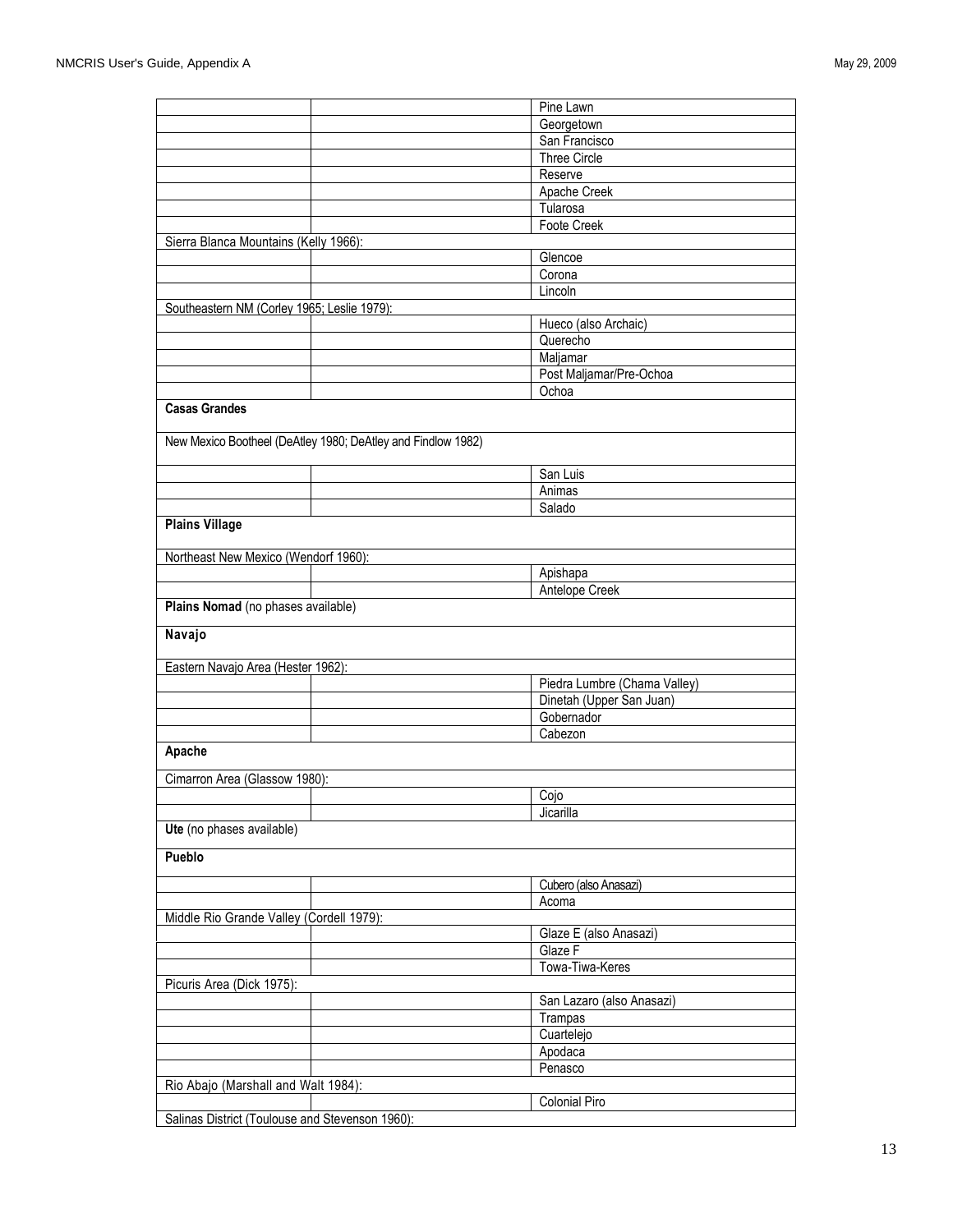|                                                                                                  | Pueblo Pardo (also Anasazi) |  |
|--------------------------------------------------------------------------------------------------|-----------------------------|--|
|                                                                                                  | Salinas                     |  |
| Tano Basin (Smiley, Stubbs, and Bannister 1953):                                                 |                             |  |
|                                                                                                  | Glaze E (also Anasazi)      |  |
|                                                                                                  | Glaze F                     |  |
| Taos Area (Wetherington 1968):                                                                   |                             |  |
|                                                                                                  | Taos                        |  |
| Tewa Basin (Smiley, Stubbs, and Bannister 1953; Ford, Schroeder, and Peckham 1979; Warren 1979): |                             |  |
|                                                                                                  | Sankawi (also Anasazi)      |  |
|                                                                                                  | Tewa (also Anasazi)         |  |
| Upper Pecos Valley (Kidder 1958; Schroeder 1979):                                                |                             |  |
|                                                                                                  | Glaze IV (also Anasazi)     |  |
|                                                                                                  | Glaze V                     |  |
|                                                                                                  | Glaze VI                    |  |
|                                                                                                  | <b>Tewa Series</b>          |  |
| Zuni Area (Danson 1957): no phase available                                                      |                             |  |
|                                                                                                  | Zuni                        |  |
| Hispanic: no phase available                                                                     |                             |  |
| Anglo - no phases available                                                                      |                             |  |
| Other Cultures: any phase name may be used                                                       |                             |  |
| Unknown Culture: Phases may NOT be entered for Unknown Cultures                                  |                             |  |

# **Section 10. FEATURE DATA**

**Feature Type: Enter type of feature. Use the list of defined feature types as a guide. If an appropriate feature type is not listed,**  *enter a new feature type in this field.* **If a new feature type is entered, include a description in Feature ID, Notes and/ or Feature Remarks.**

*-CONTACT LAND OWNER: [unique feature type]* substitution for a feature type that the land managing agency determines too sensitive for general viewing and access by the public. Used primarily by tribes wishing to discretely mask any or all featur es on a site, but still wish to maintain spatial coordinates for management purposes. No Validations. No Related features.

*-ACTIVITY AREA:* discrete bounded area within an archaeological site interpreted as the locus of continued human activity (e.g. resource processing, tool production, etc.). Activity areas may be delineated by natural features (i.e. cliffs, boulders, alcoves, etc. ), the distribution of features (i.e. hearth, roasting pits, armadas, etc.) and/or artifacts or debris (i.e. lithic debitage, faunal remains, etc.). Validation: prehistoric and historic. Related features: Ash/Charcoal Stain, Dance/Ceremony Ground, Fire -Cracked Rock Concentration, Hearth, Material Stockpile, Mound, Pit Undefined, Plaza, Ramada/Shelter, Recreational Feature, Rock Alignment Undefined, Wood Concentration.

*-AGRICULTURAL DEPRESSION:* depression in ground's surface clearly associated with agricultural activities (as those found associated with grid gardens, e.g. growing pits). Validation: prehistoric and historic. Related f eatures: Agricultural Field, Depression, Garden Plot/Grid Garden, Irrigation Ditch/System, Orchard, Pit Undefined, Reservoir, Soil Control Structure, Spring Control S tructure, Water Catchment Device, Water Control Device.

*-AGRICULTURAL FIELD:* expanse of land used for cultivation, not necessarily formally bounded. Validation: prehistoric ceramic components and historic. Related features: Agricultural Depression, Garden Plot/Grid Garden, Irrigation Ditch/System, Orchard, Soil Control Structure, Water Control Device.

*-AIR TRANSPORTAION FEATURE:* structure and/or feature associated with air transportation. Includes: air strip, control tower, hangar, signals, etc. Validation: historic. Related features: Road/Trail, Structure Extant, Structure Foundation.

*-ASH/CHARCOAL STAIN:* discolored area of soil on site exhibiting evidence of use in association with fire. Sometimes bounded, sometimes ill-defined. May or may not show bits of charcoal and/or fire-cracked rock. Use for all surficial stains believed to be thermal and of a cultural nature. Validation: prehistoric and historic. Related features: Bone Bed, Brick Kiln, Burned Rock Midden, Coke Oven, Dump, Fire-Cracked Rock Concentration, Hearth, Horno/Oven, Kiln, Lime Kiln, Mescal Pit, Midden, Pit Undefined, Pottery Kiln, Ring Midden, Roasting Pit, Soil Stain Unspecified, Sweat Lodge, Wood Concentration.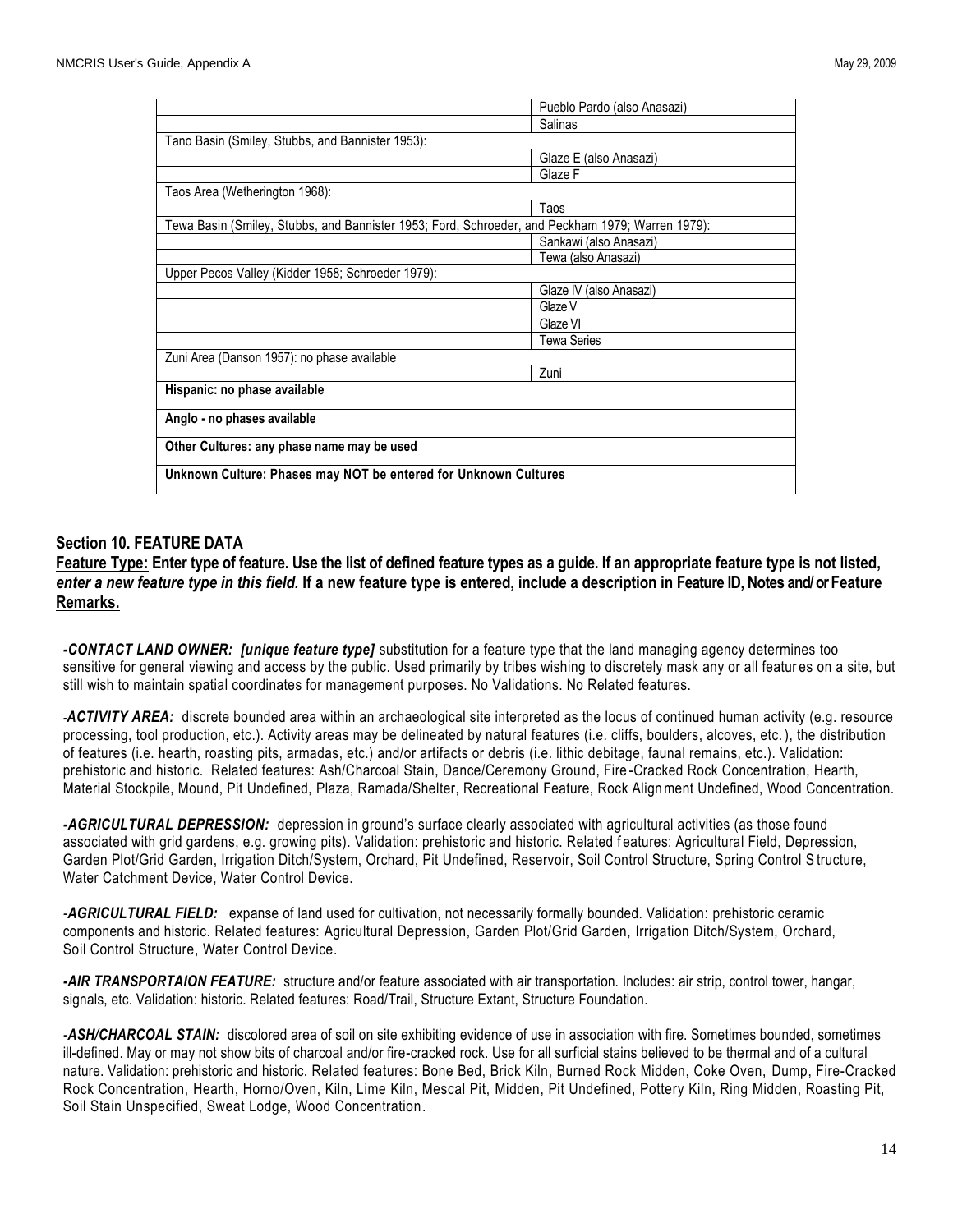*-BALL COURT:* elongated, slightly oval, unroofed structure excavated into the ground and typical of the Hohokam and Casas Grandes cultures in the American Southwest. Validation: prehistoric ceramic components. No Related features.

*-BARN:* large farm or ranch building used to house/store livestock, machinery, feed, and equipment. Includes stables. Validation: historic. Related features: Corral, Dugout, Fired-Brick Structure, Milled Lumber Structure, Outbuilding, Shed, Structure Extant, Structure Foundation.

*-BEDROCK MORTAR:* pecked or ground concavity in a large boulder or outcrop. Validation: prehistoric and historic. Related features: Grinding Slick, Petroglyph, Stairway.

*-BIN / CIST:* constructed/enclosed storage space which may be above, partially or completely underground. Validation: prehistoric and historic. Related features: Cache, Cairn, Depression, Dugout, Pit Undefined.

*-BLIND:* small, unroofed structure expediently constructed out of natural rock and/or wood as shelter or camouflage. Validation: prehistoric and historic. Related features: Depression, Game Pit/Trap, Ramada/Shelter, Rock Shelter, Rock Alignment Undefined, Stone Circle, Wall, Wood Concentration.

*-BONE BED:* concentration of faunal remains resulting from human activity. Includes refuse from meat processing, game "jump", etc. Validation: prehistoric and historic. Related features: Ash/Charcoal Stain, Burial/Grave, Dump, Game Pit/Trap, Midden, Non-human Burial.

*-BRICK KILN:* formal oven used to bake molded clay bricks. Validation: historic. Related features: Coke Oven, Horno/Oven, Lime Kiln, Kiln, Pottery Kiln.

*-BRIDGE:* foot, automobile, or railroad bridge. Describe construction details and function under Feature Remarks. Validation: historic. Related features: Post/Post Hole(s), Road/Trail, Roadside Feature, Railroad Tracks/Bed, Water Control Device.

*-BURIAL/GRAVE:* unmarked human interment or isolated grave. Validation: prehistoric and historic. Related features: Cemetery, Non-Human Burial.

**-***BURNED ROCK MIDDEN:* large dense concentrations, often mounded, of fire cracked rock (FCR), usually associated with large scale plant processing. Although other cultural materials are usually present in the midden, FCR is predominant. Validation: prehistoric and historic. Related features: Ash/Charcoal Stain, Fire-Cracked Rock Concentration, Hearth, Mescal Pit, Ring Midden, Roasting Pit.

*-CACHE:* group of similar objects purposefully stored together. Validation: prehistoric and historic. Related features: Bin/Cist, Cairn, Depression, Dugout, Pit Undefined.

*-CAIRN:* mound or stack of rocks used to mark locations of boundaries or claims. Validation: prehistoric and historic. Related features: Cache, Fence, Road Associated Feature, Roadside Feature, Rock Alignment Undefined, Shrine, Stone Circle, Survey Monument, Wall.

*-CAR BODY:* major portion of car or truck abandoned on site. If the vehicle has been modified for other use, e.g. Corral, Soil Control Structure, etc. use the appropriate modified Feature category rather than car body and describe in Feature ID or Feature Remarks that vehicle(s) comprise all or a portion of the feature. Validation: historic. Related Features: Corral, Dump, Soil Control Structure, Trailer, Water Control Structure.

*-CAVATE ROOM:* habitation rooms carved out in volcanic tuff or other soft material. Validation: prehistoric ceramic components and historic. Related features: Cave, Cliff Dwelling, Rockshelter.

*-CAVE:* natural hollow or opening beneath earth's surface, with an aperture to the surface, with evidence of human use. Caves may or may not have been modified for/by human use. A cave differs from rockshelter in terms of depth penetration and the constriction of the opening. Related features: Cavate Room, Cliff Dwelling, Rockshelter.

*-CEMETERY:* formal place for burying of the dead. Use for formal, sanctified, burial grounds, private grave plots, and *camposantos.*  Validation: historic. Related features: Burial/Grave, Non-Human Burial.

*-CHURCH/RELIGIOUS STRUCTURE:* building designed for public religious services. Includes meeting houses, synagogues, moradas, and chapels. Validation: historic. No Related features.

*-CLAY QUARRY:* natural source for clay. May be a localized geologic feature or area with dispersed concentrations (e.g. a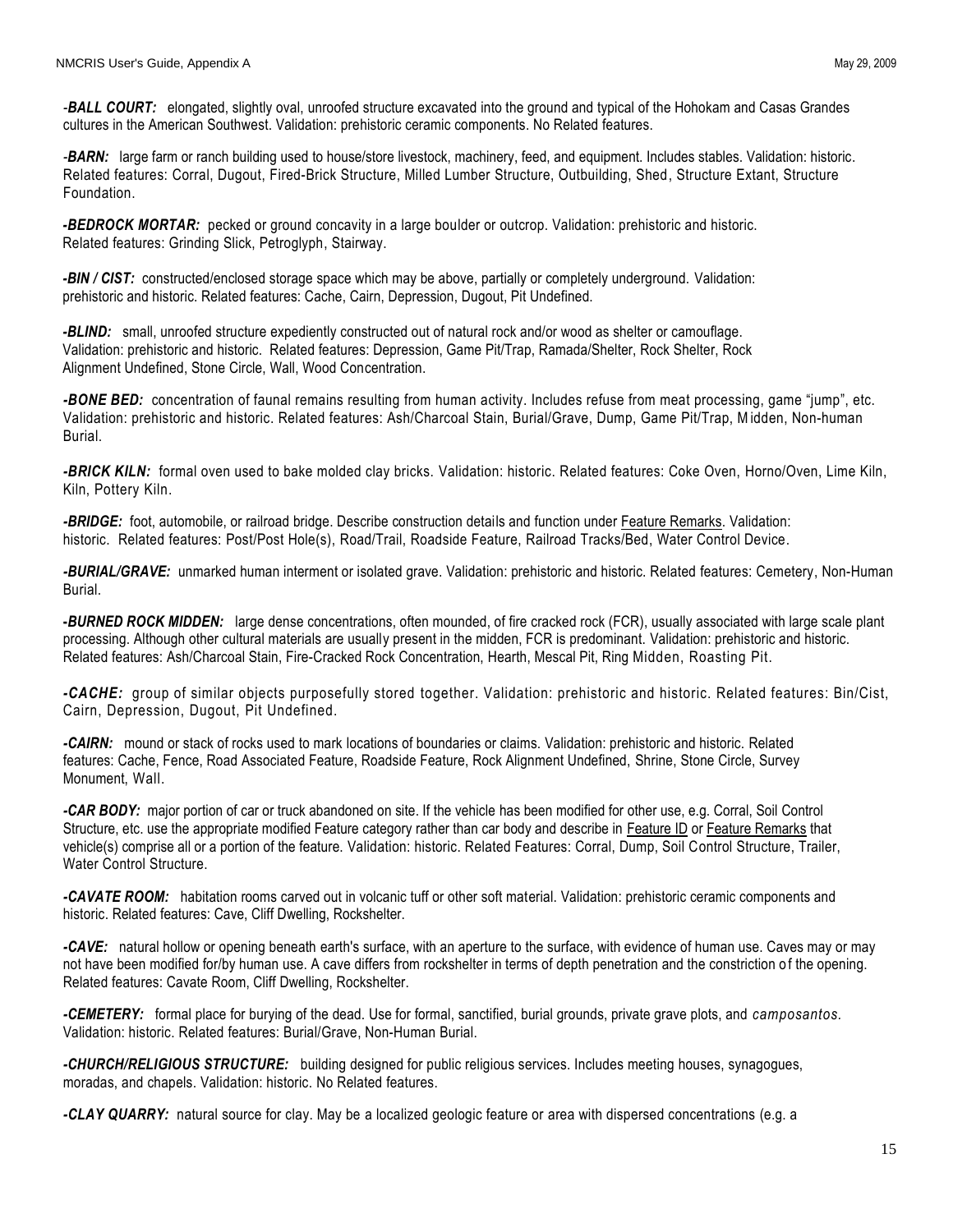riverbank). Validation: prehistoric ceramic components and historic. Related features: Depression, Lithic Quarry, Quarry.

*-CLIFF DWELLING:* habitation structure constructed in an overhang, alcove, cave, or other concavity, or along a ledge, in/on a cliff face. Use only where the structure incorporates existing geological features. Validation: prehistoric ceramic components and historic. Related features: Cavate Room, Cave, Rockshelter.

*-COKE OVEN:* firing structure used to reduce bituminous coal to carbonaceous residue. The distillation procedure produced either coal gas or coke for steel production. Validation: historic. Related features: Brick Kiln, Horno/Oven, Kiln, Lime Kiln, Ore Processing Facility, Pottery Kiln.

*-CORRAL:* enclosure for confining livestock. May be constructed of any materials and incorporate natural features or vegetation as part of the enclosure. Validation: historic. Related features Fence, Lambing Pen, Post/Post Hole(s), Stockade, Stone Circle, Rock Alignment Undefined, Wall.

*-CULTURALLY MODIFIED TREE:* tree, either living or dead, that exhibits evidence of human modification (i.e. axe cuts, bark/slab/branch removal). Validation: historic. Related features: Corral, Forked Stick Hogan, Graffiti, Lambing Pen, Logging Feature, Post/Post Hole(s),Tipi Ring, Utility/Communications Feature, Wickiup, Wood Concentration.

*-DANCE/CEREMONY GROUND:* bounded, unroofed area used for dances or other ceremonies. Validation: historic. Related features: Activity Area, Hearth, Plaza, Post/Post Hole(s), Ramada/Shelter, Wood Concentration.

*-DEPRESSION:* area sunk below the immediate surrounding terrain. Use to indicate an area that is a direct result of some human activity but the nature of which is unclear. Validation: prehistoric and historic. Related features: Agricultural Depression, Bin/Cist, Burial/Grave, Burned Rock Midden, Dugout, Game Pit/Trap, Great Kiva, Great Pithouse, Hearth, Kiva, Mescal Pit, Midden, Military Emplacement, Military Target, Mine Shaft/Tunnel, Non-Human Burial, Outhouse, Pit Undefined, Pithouse, Post/Post Hole(s), Quarry, Ring Midden, Roasting Pit, Tank, Water Catchment, Water Control Device, Well.

*-DUGOUT:* structure formed by excavation into the ground and then roofed over. May be dug into the side of a hill, or have a stair access. Used as a residence and/or storage. Validation: historic. Related features: Bin/Cist, Cache, Depression, Outbuilding, Shed.

*-DUMP:* formal or informal concentrations of historic trash, containing individual or multiple episodes of deposition. May contain evidence of ash/charcoal dumping (i.e. cleanouts from fireplaces/stoves). Validation: historic. Related features: Ash/Charcoal Stain, Depression, Material Stockpile, Midden, Mine Waste, Mound, Outhouse, Pit Undefined, Soil Stain Unspecified, Wood Concentration.

*-FENCE:* structure that creates a boundary, barrier, or enclosure. Construction materials can vary widely and may include unmodified natural materials (such as brush). Validation: historic. Related features: Corral, Lambing Pen, Post/Post Hole(s), Stockade, Wall.

*-FIRE-CRACKED ROCK CONCENTRATION:* discrete arrangement of fire-altered rock or caliche directly attributable to human activity but the purpose of which is unclear. Validation: prehistoric and historic. Related features: Ash/Charcoal Stain, Burned Rock Midden, Coke Oven, Hearth, Horno/Oven, Lime Kiln, Mescal Pit, Midden, Ring Midden, Roasting Pit, Soil Stain Unspecified, Sweat Lodge.

*-FIRED BRICK STRUCTURE:* structure constructed of fired brick. Validation: historic. Related features: Barn, Church/Religious Structure, Coke Oven, House Extant, House Foundation, Lime Kiln, Pottery Kiln, Structure Extant, Structure Foundation, Structure Undefined, Trading Post/Mercantile.

*-FORKED STICK HOGAN:* conical Navajo dwelling constructed of brush and earth with a central forked log support. Validation: historic. Related features: Hogan, Post/Post Hole(s), Ramada/Shelter, Sweat Lodge, Tipi Ring, Wickiup, Wood Concentration.

*- GAME PIT/TRAP:* all passive hunting phenomena including drop sites, deadfalls, snares, dead end traps, and beating corridors. Validation: prehistoric and historic. Related features: Blind, Bone Bed, Depression, Non-human Burial, Pit Undefined, Rock Alignment Undefined, Wall.

 *-GARDEN PLOT/GRID GARDEN:* small, formal agricultural area may be bounded with cobbles and containing gravel mulch. Validation: prehistoric ceramic components and historic. Related features: Agricultural Depression, Agricultural Field, Irrigation Ditch/System, Orchard, Rock Alignment Undefined, Soil Control Structure, Spring Control Structure, Water Control Device.

*-GRAFFITI:* markings or writings, usually crude, made upon a surface. Use for *free art* or *aspen art* as well as modern additions to rock art if markings are considered part of a site component. Validation: historic. Related features: Culturally Modified Tree, Petroglyph, Pictograph.

*-GREAT KIVA: large* kiva. *big* kiva, g*igantic* kiva, Validation: prehistoric ceramic components. Related features: Depression, Great Pithouse, Kiva, Pit Undefined, Pithouse.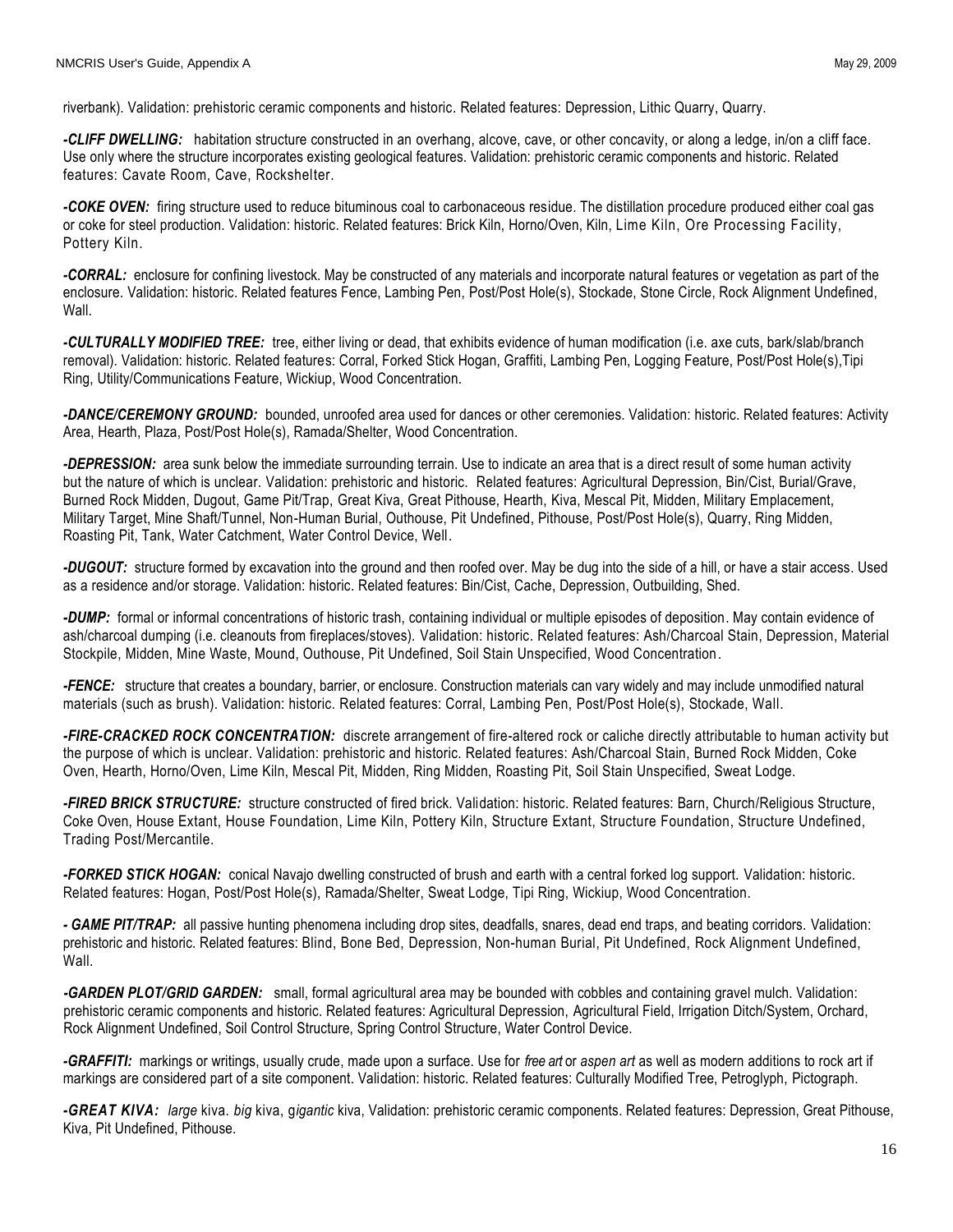*-GRAIN MILL:* structure originally equipped with machinery for grinding or crushing grains. Validation: historic. Related features: Ore Processing Facility, Sawmill.

*-GREAT PITHOUSE:* large semi-subterranean structure usually greater than 10 meters in diameter found in conjunction with an occupation that pre-dates the known time span of the great kiva. Validation: prehistoric. Related features: Depression, Great Kiva, Kiva, Pit Undefined, Pithouse.

*-GRINDING SLICK:* boulder or bedrock face that exhibits ground surfaces resulting from sharpening agricultural tools such as hoes or other stone tools. Validation: prehistoric and historic. Related features: Bedrock Mortar, Graffiti, Petroglyph, Stairway.

*-HEARTH:* extramural, localized area of controlled intentional burning. Encompasses all surficial fire-related phenomena including fire pits, formal hearths, unstructured hearths, fire rings, burned rock rings, fire deflectors, and slab-lined hearths. Hearth does not include standing fireplaces or chimney remnants. Such items should be entered as House Foundation. Validation: prehistoric and historic. Related features: Ash/Charcoal Stain, Brick Kiln, Burned Rock Midden, Coke Oven, Dump, Fire-cracked Rock Concentration, Horno/Oven, Kiln, Lime Kiln, Mescal Pit, Midden, Pit Undefined, Pottery Kiln, Ring Midden, Roasting Pit, Soil Stain Unspecified, Sweat Lodge, Wood Concentration.

*-HOGAN:* Navajo dwelling, usually round or later octagonal. Includes masonry, cribbed log and framed structures. Use for standing/extant or partially deteriorating/dismantled structures and hogan foundations. Validation: historic. Related features: Forked-Stick Hogan, House Extant, Log Cabin, Stone Circle, Structure Extant, Sweat Lodge, Tipi Ring, Trading Post/Mercantile, Wickiup.

*-HORNO/OVEN:* enclosed space used to heat objects placed within its bounds. Includes earth ovens, oven pits, mud ovens, and bread ovens. Validation: prehistoric and historic. Related features: Ash/Charcoal Stain, Brick Kiln, Coke Oven, Hearth, Kiln, Lime Kiln, Mescal Pit, Pit Undefined, Pottery Kiln, Roasting Pit, Wood Concentration.

*-HOUSE EXTANT:* habitation structure. Use for standing structures, especially if presently occupied. Validation: historic. Related features: Fired Brick Structure, House Foundation, Isolated Room, Log Cabin, Milled Lumber Structure, Roomblock , Structure Extant, Structure Foundation, Structure Undefined.

*-HOUSE FOUNDATION:* remains of habitation structure, including collapsed buildings. Includes footings of various materials, formal house cellars, cement slabs, fireplaces or chimney remnants, builders' trenches, and crawl spaces. Validation: historic. Related features: Mound, Isolated Room, Roomblock, Rock Alignment Undefined, Wall.

*-IRRIGATION DITCH/SYSTEM:* ditch or interrelated group of ditches/acequias, head gates, and drains that constitute an irrigation system for individual watering and irrigation features. Validation: prehistoric ceramic components and historic. Related features: Spring Control Structure, Water Control Device, Water Catchment Device.

*-ISOLATED ROOM:* remains of a small surface structure constructed of adobe, jacal, or masonry. Structure should be spatially detached from any other larger structure. Describe building material(s) under Feature ID, Notes or Feature Remarks. Validation: prehistoric and historic. Related features: Fired Brick Structure, Forked Stick Hogan, Hogan, House Extant, House Foundation, Milled Lumber Structure, Mound, Outbuilding, Outhouse, Ramada/Shelter, Roomblock, Shed, Structure Extant, Structure Foundation, Structure Undefined, Sweat Lodge, Tipi Ring, Tower, Rock Alignment Undefined, Wall, Wickiup.

*-KILN:* ovens used for hardening, firing, burning or drying substances. Validation: prehistoric and historic. Related features: Brick Kiln, Coke Oven, Lime Kiln, Horno/Oven, Pottery Kiln.

*-KIVA:* circular or rectangular ceremonial structure. May be subterranean or part of a surface roomblock. Can be used for excavated and unexcavated features if there is reasonable certainty in interpretation of surficial remains. Validation: prehistoric ceramic components and historic. Related features: Depression, Great Kiva, Great Pithouse, Pithouse, Pit Undefined.

*-LAMBING PEN:* small, sheltered enclosure used to protect young lambs. Validation: historic. Related features: Corral, Fence, Stockade, Wall.

*-LIME KILN:* furnace used to reduce naturally occurring forms of calcium carbonate to lime. Validation: historic. Related features: Brick Kiln, Coke Oven, Kiln, Horno/Oven, Pottery Kiln.

*-LITHIC QUARRY:* use **only** for actual outcrops of lithic material that have been mined or otherwise exploited for the purpose of stone tool manufacture. Validation: prehistoric and historic. Related features: Clay Quarry, Depression, Quarry.

*-LOG CABIN:* structure built of logs. Footing types and roofs vary. Use for standing/extant or partially deteriorated/dismantled structures. Validation: historic. Related features: Fired Brick Structure, Hogan, House Extant, House Foundation, Isolated Room, Milled Lumber Structure, Outbuilding, Shed, Structure Extant, Structure Foundation, Trading Post/Mercantile.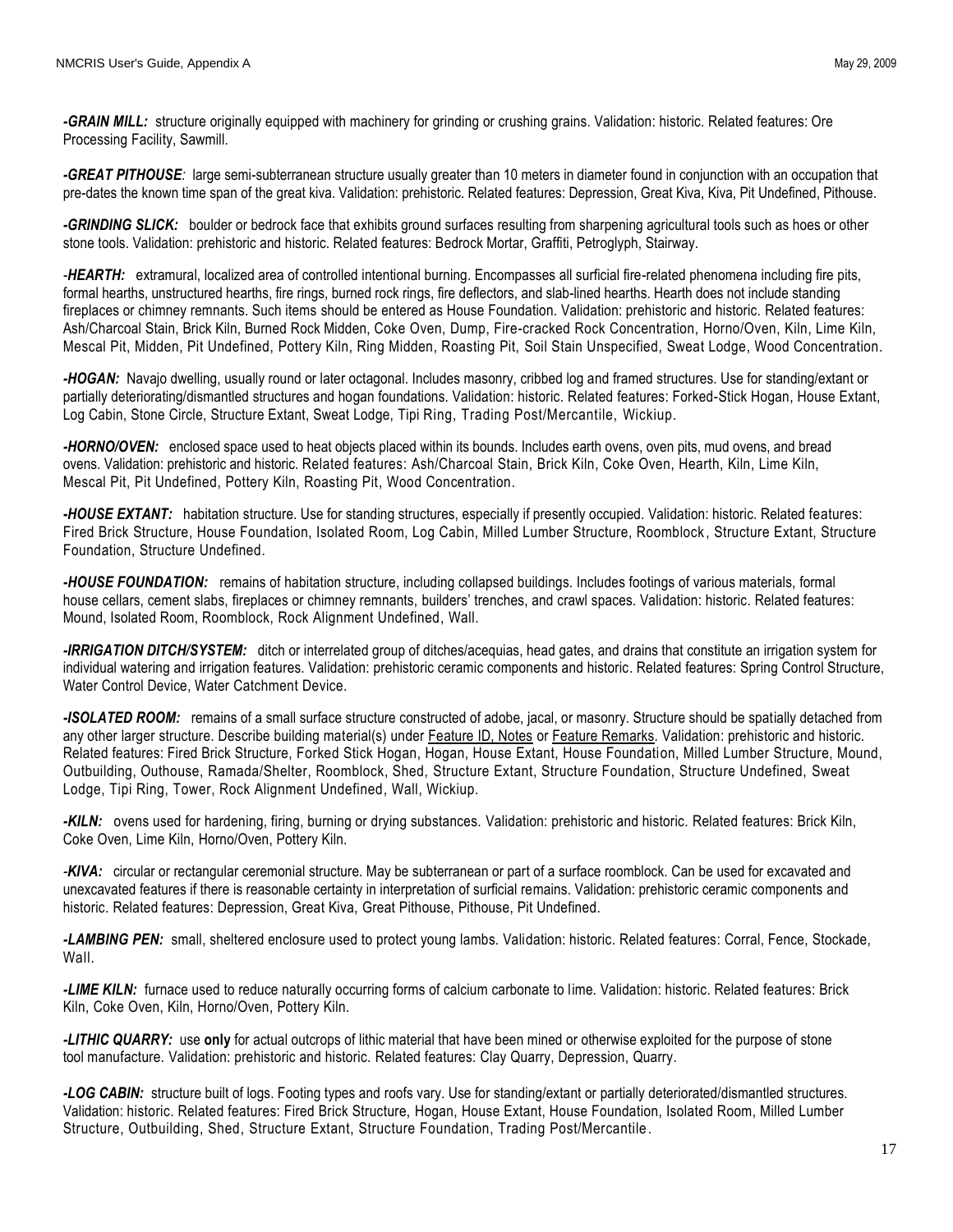*-LOGGING FEATURE:* remains of features associated with the harvest, processing and transportation of trees. Includes: skidders, skidding trails, stacked logs, chutes, etc. Validation: historic. Related features: Material Stockpile, Railroad Track/Bed, S awmill, Structure Extant, Structure Foundation, Tent Base, Wood Concentration.

*-MATERIAL STOCKPILE:* materials such as soil, gravel, rocks, etc. purposefully piled for future use such as construction, roadwork, etc. Validation: historic. Related features: Mound, Wood Concentration.

*-MESCAL PIT:* pit dug for the processing of succulent plants. Usually contain masses of fire-cracked rock and charcoal stained sediments. Validation: prehistoric and historic. Related features: Ash/Charcoal Stain, Burned Rock Midden, Fire-cracked Rock Concentration, Hearth, Horno/Oven, Pit Undefined, Ring Midden, Roasting Pit.

*-MIDDEN:* archaeological deposit containing discarded artifacts and materials. Middens may have considerable depth, or may be entirely surficial (i.e., sheet midden). Midden deposits normally contain ashy or charcoal-stained sediments, and domestic-related items such as sherds, lithic debitage, and bone. Use for prehistoric and protohistoric trash deposits. Related features: Ash/Charcoal Stain, Burned Rock Midden, Dump, Fire-cracked Rock Concentration, Ring Midden.

*-MILITARY EMPLACEMENT:* military-related feature constructed primarily for the cover or concealment of troops (e.g. foxhole or trench) May include ground level features (e.g. helicopter pad, machine-gun nest, etc.). Validation: historic. Related features: Military Target, Military Testing Feature.

*-MILITARY TARGET:* location used for military target practice by aerial bombing or ground-based ballistics. Validation: historic. Related features: Military Emplacement, Military Testing Feature.

*-MILTARY TESTING and EXPERIMENTATION FEATURE:* feature constructed for the investigation, and/or testing of aircraft, ballistics, or other military-related equipment. Includes: equipment mount, launch pad/strip, instruments station, storage structures, etc. Validation: historic. Related features: Military Emplacement, Military Target.

*-MILLED LUMBER STRUCTURE:* structure built of processed lumber. Validation: historic. Related features: Barn, Fired Brick Structure, Hogan, House Extant, House Foundation, Isolated Room, Log Cabin, Outbuilding, Outhouse, Shed, Structure Extant, Structure Foundation, Trading Post/Mercantile.

*-MINE SHAFT/TUNNEL:* portals, adits, vent shafts, prospects, haulage tunnels. Validation: prehistoric and historic. Related features: Clay Quarry, Depression, Lithic Quarry, Mine Waste, Ore Processing Facility, Ore Transport Feature, Pit Undefined, Quarry.

*-MINE WASTE:* mill tailings, mine spoils, coal piles, etc. Validation: prehistoric and historic. Related features: Clay Quarry, Depression, Lithic Quarry, Material Stockpile, Mine Shaft/Tunnel, Mound, Ore Processing Facility, Ore Transport Feature, Pit Undefined, Quarry.

*-MOUND:* pile of materials which may represent the remains of a structure. Use for structural mounds which cannot be further differentiated (e.g., rubble mounds). Validation: prehistoric and historic. Related features: House Foundation, Isolated Room, Material Stockpile, Rock Alignment Undefined, Roomblock, Structure Foundation, Wall.

*-NON-HUMAN BURIAL:* intentional interment of a non-human vertebrate in a context **not** associated with butchering or meat procurement (i.e. faunal remains). Validation: prehistoric and historic. Related features: Burial/Grave, Cemetery.

*-ORCHARD:* land devoted to the cultivation of fruit or nut trees. Validation: historic. Related features: Agricultural Field, Garden Plot/Grid Garden.

*-ORE PROCESSING FACILITY:* ore mill structures and abandoned machinery (e.g. concentrators, ball and stamp mills, conveyor belts, leaching vats). Validation: historic. Related features: Mine Shaft/Tunnel, Mine Waste, Ore Transport Feature, Structure Extant, Structure Foundation, Structure Undefined.

*-ORE TRANSPORTATION FEATURE:* structures and features associated with the transport of ore (or coal) from mine to mill (e.g. headframes, hoist machinery and housing, flumes, load outs, trams). Validation: historic. Related features: Bridge, Mine Shaft/Tunnel, Mine Waste, Ore Processing Facility, Railroad Tracks/Bed, Road/Trail.

*-OUTBUILDING:* structures separated from, but related to, the principal structure on a residential site. Includes: chicken coops, storage buildings, well houses, etc. Describe construction materials in Feature ID, Notes or Feature Remarks. Validation: historic. Related features: Barn, Dugout, Fired Brick Structure, Isolated Room, Log Cabin, Milled Lumber Structure, Outhouse, Ramada/Shelter, Shed,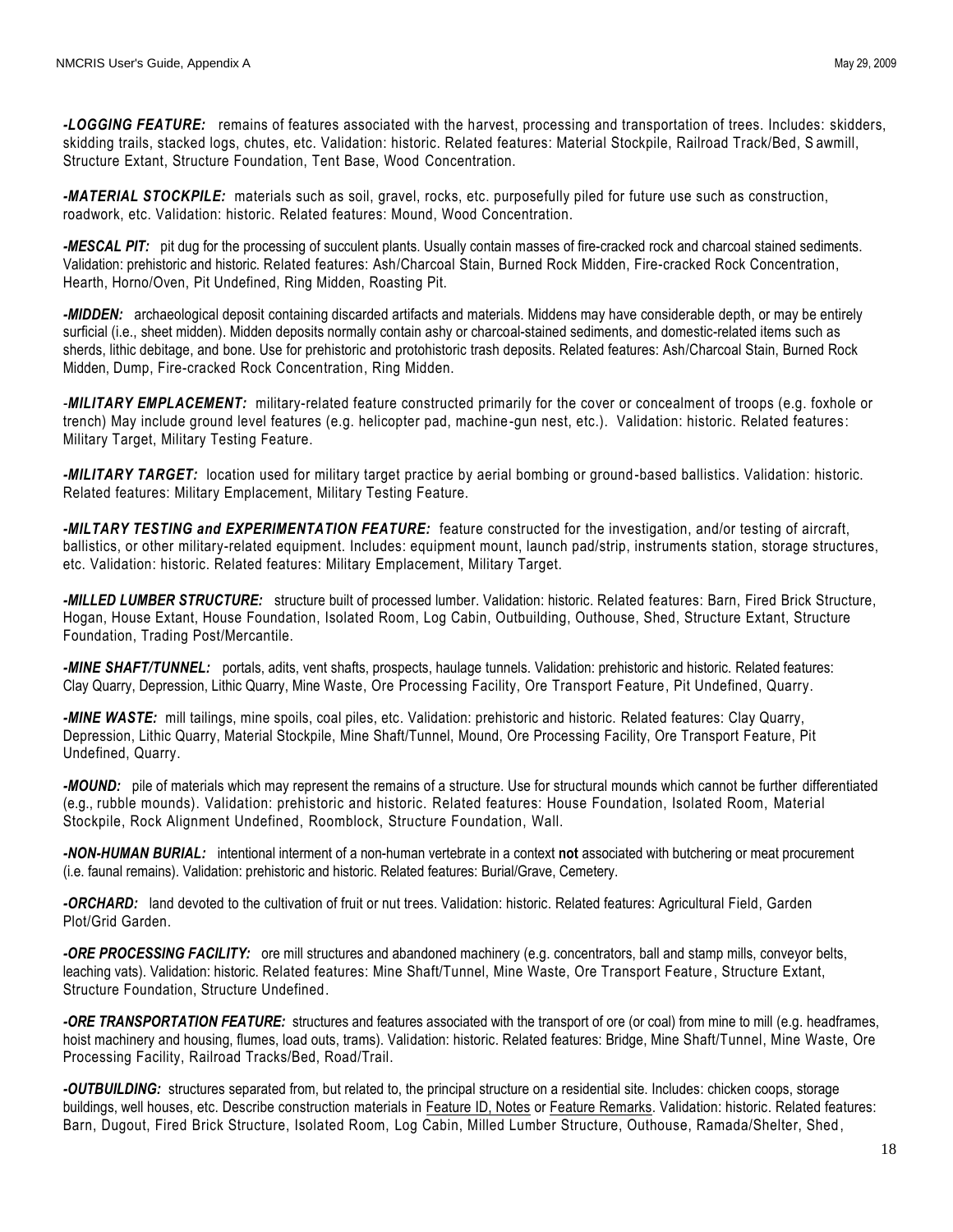Structure Undefined.

*-OUTHOUSE:* small structure housing an outdoor toilet, or the remains of such a structure. Validation: historic. Related features: Barn, Depression, Dugout, Fired Brick Structure, Isolated Room, Milled Lumber Structure, Outbuilding, Ramada/Shelter, Shed , Structure Undefined.

*-PETROGLYPH:* design scratched, pecked, or scraped into a rock surface. Validation: prehistoric and historic. Related features: Graffiti, Pictograph.

*-PICTOGRAPH:* design drawn in pigment upon an unprepared or ground rock surface. Validation: prehistoric and historic. Related features: Graffiti, Petroglyph.

*-PIPELINE:* buried or above-ground pipeline or pipeline segment. Construction materials can vary. Used to deliver products such as oil, natural gas, water, wastewater, etc. Validation: historic. Related features: Irrigation Ditch/System, Spring Con trol Structure, Utility Line, Water Control Device, Well, Windmill.

*-PIT, UNDEFINED:* a discrete excavation directly attributable to human activity but the purpose of which is unclear. Validation: prehistoric and historic. Related features: Agricultural Depression, Bin/Cist, Burial/Grave, Burned Rock Midden, Dugout, Game Pit/Trap, Great Kiva, Great Pithouse, Hearth, Kiva, Mescal Pit, Military Emplacement, Military Target, Mine Shaft/Tunnel, Non-Human Burial, Outhouse, Quarry, Ring Midden, Roasting Pit, Tank, Water Catchment Device, Water Control Device, Well.

**-***PITHOUSE:* habitation structure built entirely or partially underground. Validation: prehistoric. Related features: Depression, Dugout, Great Kiva, Great Pithouse, Kiva, Pit Undefined.

*-PLAZA:* area which may be partially or completely enclosed by structural remains (standing or collapsed), used for community activities. May contain temporary structures (e.g. sun shades or ramadas) as well as special activity areas (e.g. milling bins, hearths). Validation: prehistoric ceramic components and historic. Related features: Activity area, Church/Religious Structure, Dance/Ceremony Ground, Great Kiva, Kiva, Ramada/Shelter, Roomblock, Stockade, Tower.

*-POST/POST HOLE(S):* one or more upright posts, remains of posts, or sockets thereof that cannot be associated with a larger feature or structure such as a building, fence, corral, stockade, pen, etc. Validation: prehistoric and historic. Related features: C orral, Depression, Fence, Forked Stick Hogan, Lambing Pen, Pit Undefined, Scarecrow, Stockade, Survey Monument, Tent Base, Tipi Ring, Utility/Communication Feature.

*-POTTERY KILN:* oven or heated enclosed space for firing pottery. Validation: prehistoric ceramic components and historic. Related features: Brick Kiln, Coke Oven, Horno/Oven, Kiln, Lime Kiln.

*-QUARRY:* area where geological materials are available for removal and use off-site, primarily as building materials (e.g. limestone, stone, gravel, sand pits, etc.). Validation: prehistoric and historic. Related features: Clay Quarry, Depression, Lithic Quarry, Material Stockpile, Mine Shaft/Tunnel, Pit Undefined.

*-RAILROAD TRACK/BED:* segment(s) of railroad tracks or railroad bed. Validation: historic. Related features: Bridge, Material Stockpile, Ore Transportation Feature, Road/Trail, Roadside Feature (Historic), Soil Control Structure, Water Control Device.

*-RAMADA/SHELTER:* all temporary shelters (e.g. lean-tos, windbreaks, brush enclosures, sun shades etc.). Validation: prehistoric and historic. Related features: Activity Area, Culturally Modified Tree, Dance/Ceremony Ground, Forked Stick Hogan, Milled Lumber Structure, Outbuilding, Plaza, Post/Post Hole(s), Stone Circle, Sweat Lodge, Tent Base, Tipi Ring, Wickiup.

*-RECREATIONAL FEATURE:* modern structures related to outdoor recreational activities (i.e. camp ing, picnicking). Includes cooking shelters, picnic tables, fireplace grills, horseshoe stakes, etc. Validation: historic. Related features: Fire -cracked Rock Concentration, Hearth, Log Cabin, Milled Lumber Structure, Outbuilding, Outhouse, Post/Post Hole( s), Ramada/Shelter, Road/Trail, Roadside Feature, Roasting Pit, Shed, Structure Extant, Tent Base, Wood Concentration.

*-RESERVOIR:* natural or artificial lake in which water can be stored for future use. Validation: prehistoric and historic. Related features: Spring Control Structure, Tank, Water Catchment Device, Water Control Device.

*-RING MIDDEN:* generally donut-shaped or concentric burned rock midden. Validation: prehistoric and historic. Related features: Ash/Charcoal Stain, Burned Rock Midden, Fire-Cracked Rock Concentration, Hearth, Horno/Oven, Mescal Pit, Roasting Pit, Rock Alignment Undefined.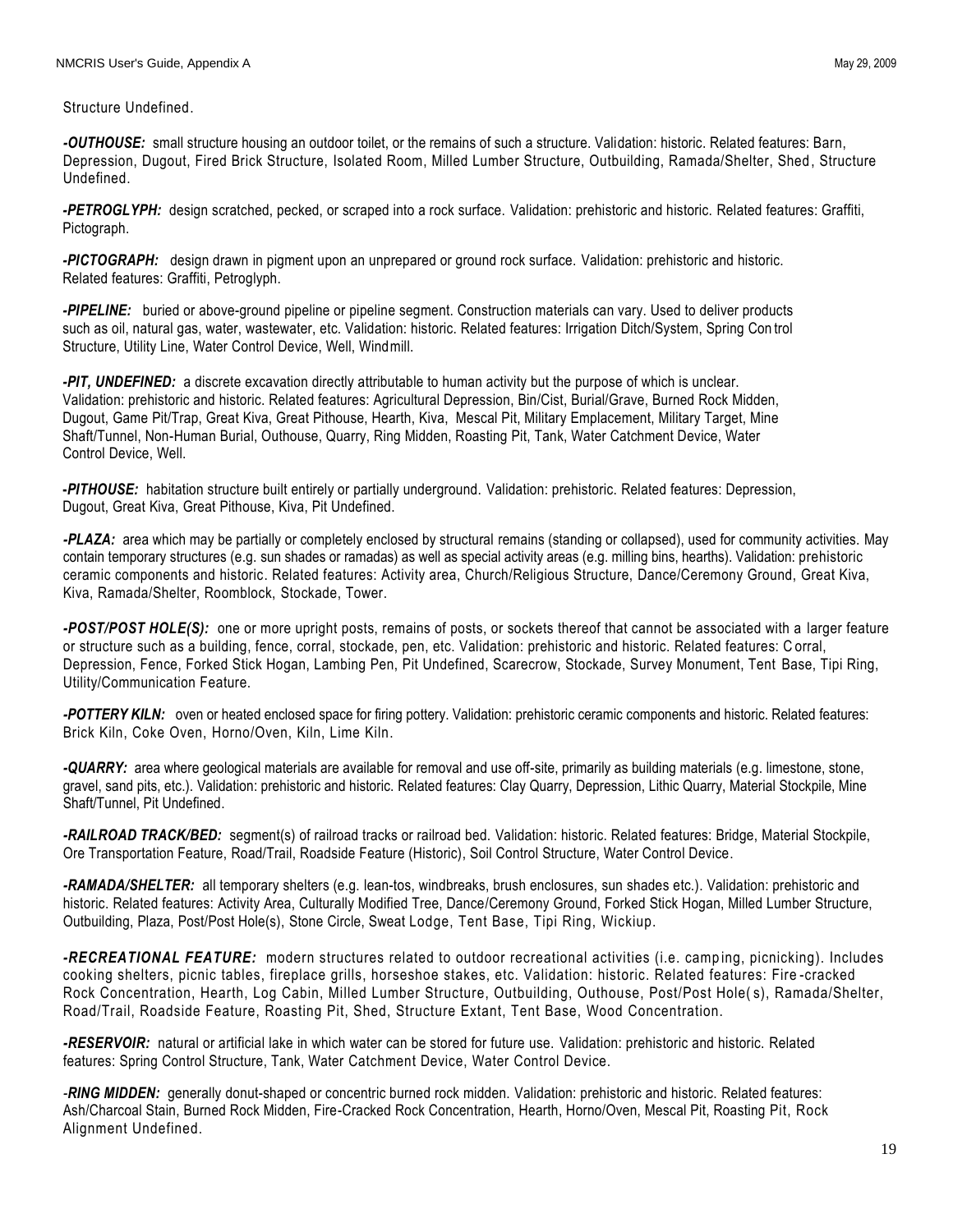*-ROAD/TRAIL:* formal or informal way used for the passage of humans, animals, and/or vehicles. Validation: prehistoric and historic. Related features: Bridge, Logging Feature, Ore Transportation Feature, Railroad Track/Bed, Road Associated Feature (prehistoric), Roadside Feature (historic), Rock Alignment Undefined, Stage Stop, Stairway, Utility Line/Communication Feature.

*-ROAD ASSOCIATED FEATURE (prehistoric):* features that occur in context with prehistoric road systems. Includes herreduras and ramps. Validation: prehistoric ceramic components. Related features: Road/Trail, Rock Alignment Undefined, Stairway.

*-ROADSIDE FEATURE (historic):* features that occur along historic roads or railroads. Includes cattle guards, parking areas, drainage ditches, culverts, signage, etc. Validation: historic. Related features: Bridge, Railroad Track/Bed, Road/Trail, Rock Alignme nt Undefined, Stage Stop, Stairway, Utility Line/Communications Feature.

*-ROASTING PIT:* excavated hole or pit used for cooking without direct application of fire, usually accompanied by concentrations of firecracked and/or burned rock. Validation: prehistoric and historic. Related features: Ash/Charcoal Stain, Burned Rock Midden, Firecracked Rock Concentration, Hearth, Horno/Oven, Mescal Pit, Ring Midden, Rock Alignment Undefined.

*-ROCK ALIGNMENT, UNDEFINED:* group of rocks which appear to have some cultural association. Use for possible walls, wall-like phenomena, human produced architectural oddities, rock piles, etc. Validation: prehistoric and historic. Related features: Burial/Grave, Cache, Cairn, Corral, Fence, Garden Plot/Grid Garden, House Foundation, Irrigation Ditch/System, Isolated Room, Mound, Non-Human Burial, Recreational Feature, Road/Trail, Road Associated Feature (prehistoric), Roadside Feature (historic), Roomblock, Soil Control Structure, Spring Control Structure, Structure Foundation, Structure Undefined, Tent Base, Tipi Ring, Wall, Water Catchment Device, Water Control Device, Wickiup.

*-ROCKSHELTER:* overhang, indentation, or alcove formed naturally by rock fall or in a rock face, generally not of great depth, with evidence of human use. Rockshelters may or may not have been modified for human use. Validation: prehistoric and historic. Related features: Cavate Room, Cave, Cliff Dwelling, Stairway, Wall.

*-ROOMBLOCK:* remains of a contiguous, multi-room habitation structure. May be constructed of a variety of materials. Usually manifests a surface mound with construction debris exposed, and wall alignments may be visible. Includes all pueblos and Navajo pueblitos. Describe building material(s) and provide an estimated number of rooms under Feature ID, Notes or Feature Remarks. Validation: prehistoric ceramic components and historic. Related features: Fired Brick Structure, Garden Plot/Grid Garden, Hogan, House Foundation, Isolated Room, log Cabin, Milled Lumber Structure, Mound, Outbuilding, Outhouse, Ramada/Shelter, Rock Alignment Undefined, Shed, Structure Foundation, Structure Undefined, Sweat Lodge, Tower, Wall, Wickiup

*-SAWMILL:* facility for production of lumber from raw logs. May be a temporary facility. Validation: historic. Related features: Grain Mill, Material Stockpile, Log Cabin, Logging Feature, Structure Extant, Structure Foundation, Structure Undefined, Tent Base, Wood Concentration*.*

*-SCARECROW:* cloth-covered and stick figures, located in elevated positions around agricultural fields, livestock areas, or habitations. Validation: historic. Related Features: Agricultural Field, Agricultural Depression, Garden Plot/Grid Garden, Post/Post Hole(s).

*-SHED:* see *-OUTBUILDING.* Validation: historic. Related features: Barn, Dugout, Fire Brick Structure, Isolated Room, Log Cabin, Milled Lumber Structure, Outbuilding, Outhouse, Ramada/Shelter, Structure Undefined.

*-SHRINE:* place, marked or unmarked, that is held sacred. Validation: prehistoric and historic. Related features: Burial/Grave, Cairn, Cave, Cemetery, Church/Religious Structure, Depression, Graffiti, Grinding Slick, Petroglyph, Pictograph, Mound, Rock Alignment Undefined, Stone Circle.

*-SOIL CONTROL STRUCTURE:* device constructed for the capture and/or maintenance of soils, usually for agricultural purposes. Includes terraces, erosion control fences, and dirt traps. Validation: prehistoric ceramic components and historic. Related features: Agricultural Depression, Agricultural Field, Cairn, Garden Plot/Grid Garden, Irrigation Ditch/System, Rock Alignment Undefined, Spring Control Structure, Water Catchment Device, Water Control Device.

*-SOIL STAIN, UNSPECIFIED:* area of soil with distinct coloration and **no** evidence of fire. May include oil or chemical spill, organic stain, etc. Validation: prehistoric and historic. Related features: Ash/Charcoal Stain, Bone Bed, Burned Rock Midden, Fire-Cracked Rock Concentration, Hearth, Mescal Pit, Material Stockpile, Midden, Pit Undefined, Post/Post Hole(s), Ring Midden, Roasting Pit.

*-SPRING CONTROL STRUCTURE:* any modification of a natural spring to increase or/and control the flow. Includes spring improvements, and stock troughs. Validation: prehistoric and historic. Related features: Irrigation Ditch/System, Reservoir, Rock Alignment Undefined, Soil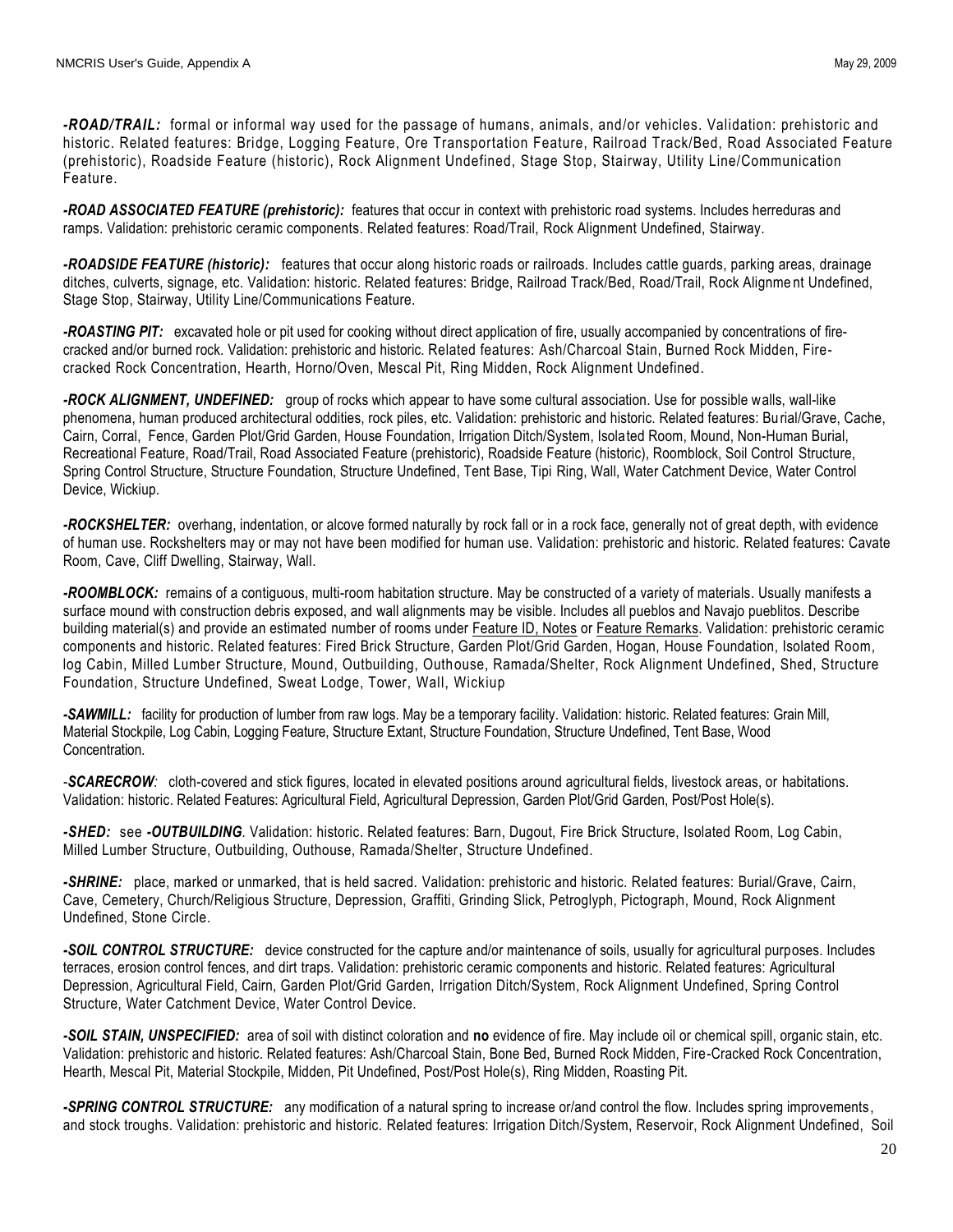Control Structure, Tank, Water Catchment Device, Water Control Device, Well.

*-STAGE STOP:* structure(s) situated along an established stage line for watering, horse changes, and mail/passenger exchanges. Include name of stage line and stage stop station in Site Name(s) (e.g. Butterfield Overland Mail-Trail; Cooke's Spring Stage Stop Station). Validation: historic. Related features: Barn, Corral, Dugout, Fence, Log Cabin, Milled Lumber Structure, Isolated Room, Outbuilding, Outhouse, Post/Post Hole(s), Ramada/Shelter, Road/Trail, Roadside Feature, Roomblock, Shed, Stockade, Trading Post/Mercantile, Well, Windmill.

*-STAIRWAY:* series of steps allowing access to a different level. Use for toe/hand holds, stairs, ladders, etc. Validation: prehistoric and historic. Related features: Bridge, Cliff Dwelling, Cavate Room, Cave, Game Pit/Trap, Post/Post Hole(s), Road/Trail, Road Associated Feature (prehistoric), Roadside Feature (historic), Tower.

*-STOCKADE:* fortified enclosure, constructed of timbers or posts driven into ground, or otherwise walled. Validation: prehistoric ceramic components and historic. Related features: Corral, Fence, Lambing Pen, Post/Post Hole(s), Wall.

*-STONE CIRCLE:* circular arrangement of stones. Validation: prehistoric and historic. Related features: Bin/Cist, Corral, Hearth, Hogan, Isolated Room, Lambing Pen, Ramada/Shelter, Sweat Lodge, Tent Base, Tipi Ring, Wickiup.

*-STRUCTURE EXTANT:* structure of undetermined function. May contain partial walls, partial roof, or be complete. Exhibits more structural integrity than a foundation. Validation: historic. Related features: Fired Brick Structure, House Extant, Log Cabin, Milled Lumber Structure, Outbuilding, Outhouse, Ramada/Shelter, Shed.

*-STRUCTURE FOUNDATION:* remains of a structure of undetermined function, including collapsed buildings. Includes footings of various materials, basements, concrete slabs or pads, builders' trenches, and crawl spaces. Validation: historic. Related features: House Foundation, Rock Alignment Undefined.

*-STRUCTURE, UNDEFINED:* ephemeral remains of a structure where no distinct foundation or super-structure remains exist. Use for instances (primarily during survey) where a structure is indicated, but specific structural attributes are lacking. Validation: prehistoric and historic. Related features: House Foundation, Isolated Room, Mound, Ramada/Shelter, Rock Alignment Undefined, Structure Foundation.

*-SURVEY MONUMENT:* permanent marker emplaced for the purpose of demarking township/range/section units, ownership or land claim boundaries. Includes blazed trees, incised or pecked boulders, USGS monuments and brass caps. Validation: historic. Related features: Cairn. Culturally Modified Trees, Fence, Post/Post Hole(s), Rock Alignment Undefined, Wall.

*-SWEAT LODGE:* small enclosure or hut used for steam baths, usually ephemeral in construction. Often with fire-cracked rock and/or hearths in association. Validation: historic. Related features: Ash/Charcoal Stain, Burned Rock Midden, Fire-Cracked Rock Concentration, Forked Stick Hogan, Hearth, Hogan, Wood Concentration.

*-TANK:* a capture and/or holding area for liquids. Includes stock impoundments, metal tank stock waters, wildlife waterers, waste water/sewage empoundments, oil tanks, LP tanks, etc. Validation: historic. Related features: Depression, Irrigation Ditch/System, Reservoir, Soil Control Structure, Spring Control Structure, Water Catchment Device, Water Control Device, Well, Windmill.

*-TENT BASE:* impression left by a tent, including rocks used to weigh down the edges, stakes, and wear patterns. May include more formal floors and wooden bases. Validation: prehistoric ceramic components and historic. Related features: Culturally Modified Tree, Forked Stick Hogan, Post/Post Hole(s), Ramada/Shelter, Rock Alignment Undefined, Stone Circle, Sweat Lodge, Tipi Ring, Wickiup.

*-TIPI RING:* circular pattern left when a tipi is dismantled. Validation: prehistoric ceramic components and historic. Related features: Culturally Modified Tree, Forked Stick Hogan, Post/Post Hole, Ramada/Shelter, Rock Alignment Undefined, Stone Circle, Sweat Lodge, Tent Base, Wickiup.

*-TOWER:* structure constructed to provide elevation above the surrounding area. May or may not be attached to other structures. Includes Spanish Colonial *torreones.* Validation: prehistoric ceramic components and historic. Related features: Isolated Room, Rock Alignment Undefined, Roomblock, Stone Circle.

*-TRADING POST/MERCANTILE:* station or store, usually in a remote locale, established to trade supplies for local products, often on a barter basis. Also, a retail trade establishment in urban context. Include name of trading post in Site Name(s) (e.g. Arrington's Trading Post). Validation: historic. Related features: Barn, Corral, Dugout, Fired Brick Structure, Hogan, Isolated Room, Log Cabin, Milled Wood Structure, Outbuilding, Outhouse, Roomblock, Shed, Stage Stop, Stockade, Structure Extant, Structure Foundation, Well.

*-TRAILER:* vehicle designed to be hauled by a truck or car. Especially a house trailer, which can be moved and/or left in one place for an